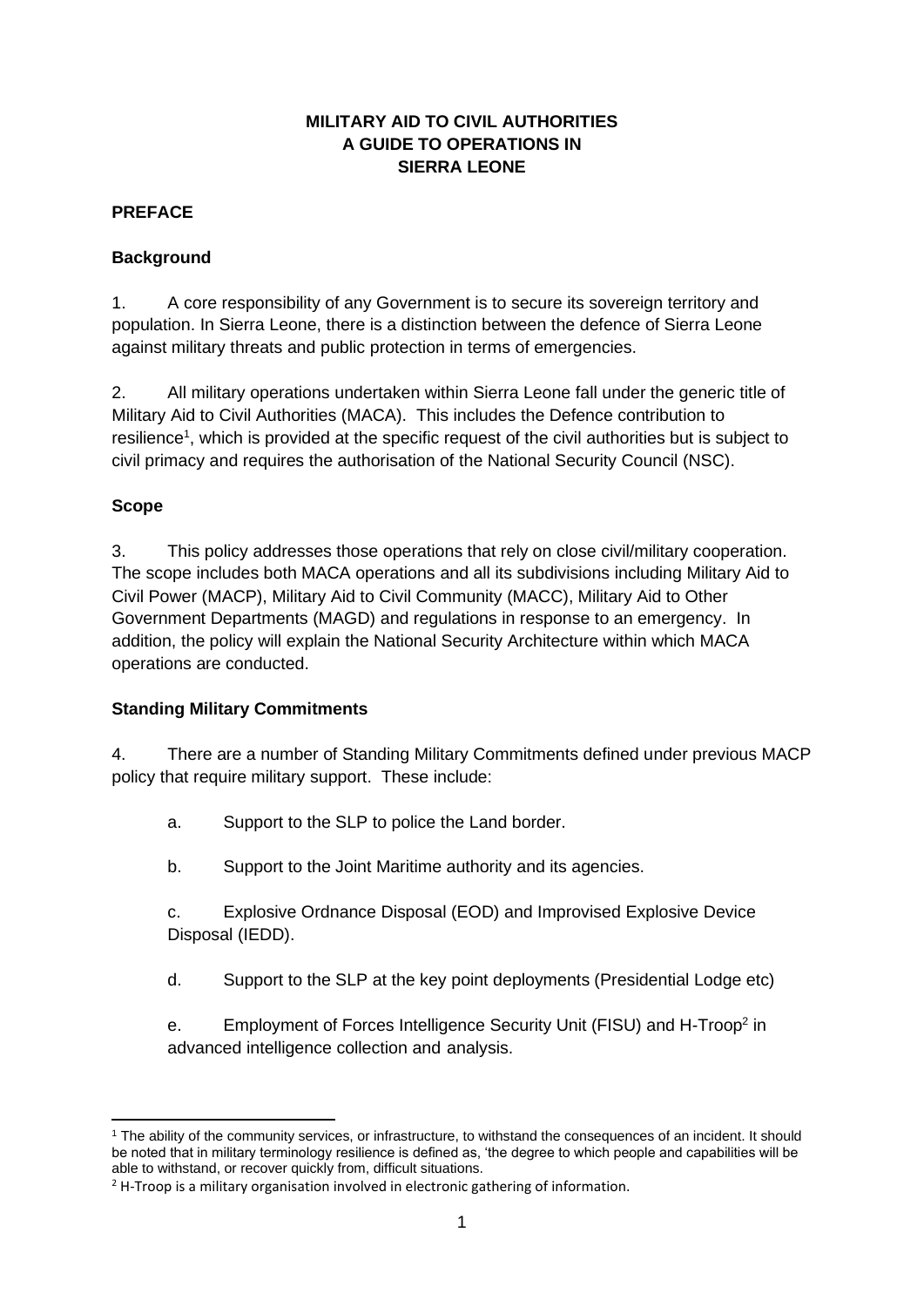## **Purpose**

5. This policy informs a broad civil and military readership and, therefore, avoids overuse of military language and terminology. Its purpose is to provide:

a. guidance on the nature, planning, Command and Control (C2) and conduct of MACA operations.

b. an overview of Sierra Leone's national security architecture regarding the management of emergencies.

c. an outline of the different types of MACA operations and some of the planning considerations needed before deploying troops.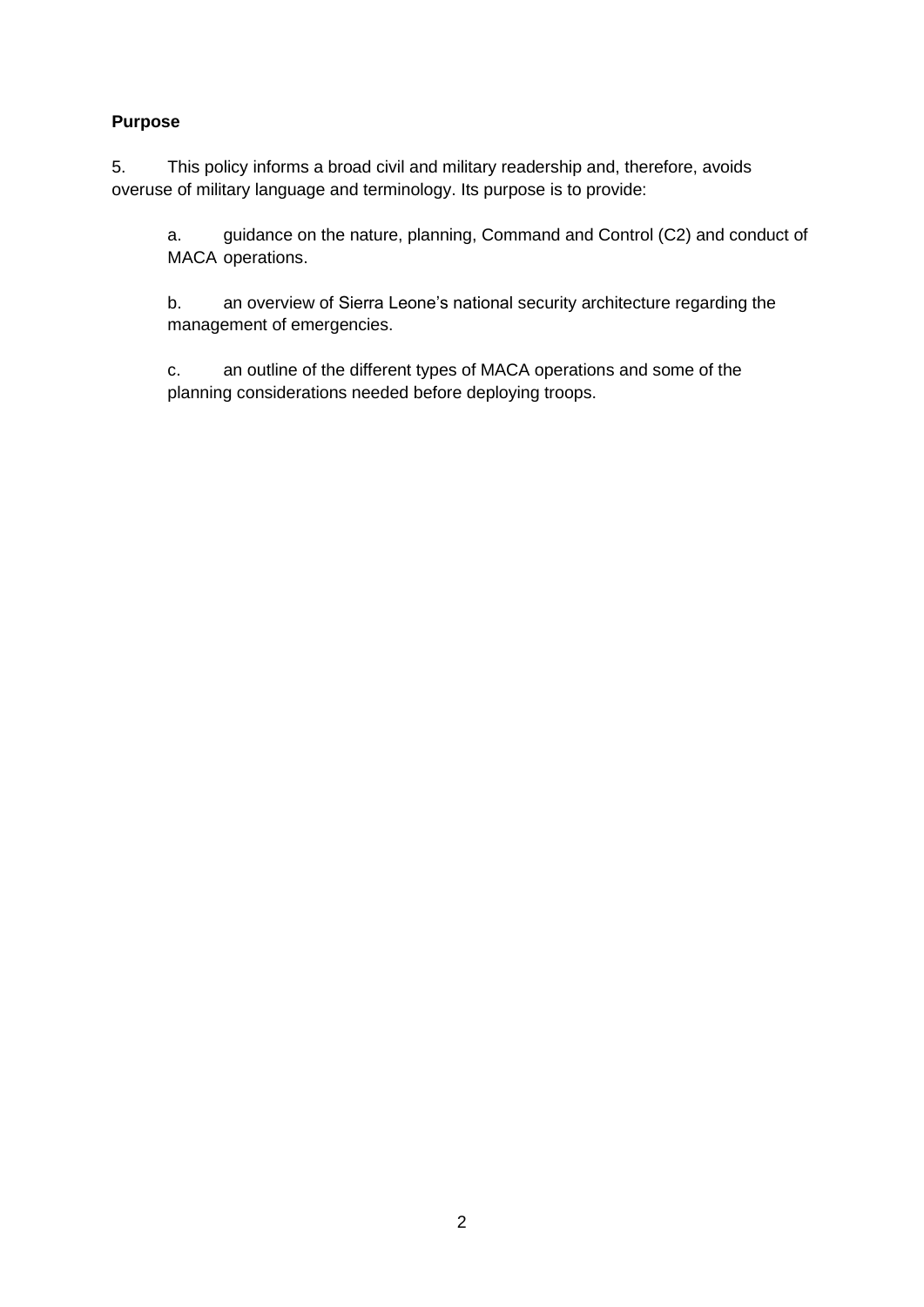## **CHAPTER 1 – THE CONTEXT FOR MILITARY OPERATIONS IN THE REPUBLIC OF SIERRA LEONE**

## **INTRODUCTION**

## **Strategic Background**

101. The Government of Sierra Leone (GoSL) is committed to, and continually improving the country's ability to respond to disruptive challenges at national, regional and local levels. The National Security and Central Intelligence Act (NaSCIA 2002) provides the core framework for civil protection;<sup>3</sup> it defines the security architecture around which responders, prepare for emergencies. The National Security Council has overall Ministerial responsibility for the safety and security of the population within Sierra Leone and, therefore, is responsible for emergency preparedness and response. Ministers in Lead Government Departments (LGD) are responsible for contingency planning and response within their specific areas.

102. Not all emergencies are foreseeable, but for those that are, the Government's aim is to identify and mitigate risk well in advance. Horizon scanning and national threat and associated risk assessments seek to identify future disruptive challenges in order to prioritise risks, ensure preparedness and inform capability investment. The Government's capability programme seeks to ensure that a robust infrastructure and response mechanism are in place to contain and deal rapidly, effectively and flexibly with the consequences of disruptive activity. The programme includes all elements required in any response to an emergency, such as planning, equipment, people, training and logistics.

103. The overall objective, at all levels of government, is to enhance resilience through the application of an agreed understanding toward MACA. The National Security Council Coordinating Group (NSCCG) provides the central focus for cross-Government Department (including the Ministry of Defence (MOD)) and inter-agency coordination that enables Sierra Leone to deal effectively with disruptive challenges and crises.

## **Legal Context for MACA**

104. All military operations should be conducted within the scope of the law, both civil and military. Criminal proceedings or civil punitive damages/compensation will be relevant where Government agents act outside the scope of the law. The Legal authority for MACA is given in the following:

## a. **Sierra Leone Constitution 1991**. The constitution states:

 $i.$  Section 29 of the constitution gives the President<sup>4</sup> the power to declare a state of emergency to quell either an armed insurrection or to

<sup>&</sup>lt;sup>3</sup> Preparedness to deal with a wide range of emergencies from localised environmental disaster, to terrorist attack.

<sup>4</sup> This should be interpreted as President, or, agents delegated to represent his authority, namely the NSC and NSCCG. See National Security and Central Intelligence Act 2002.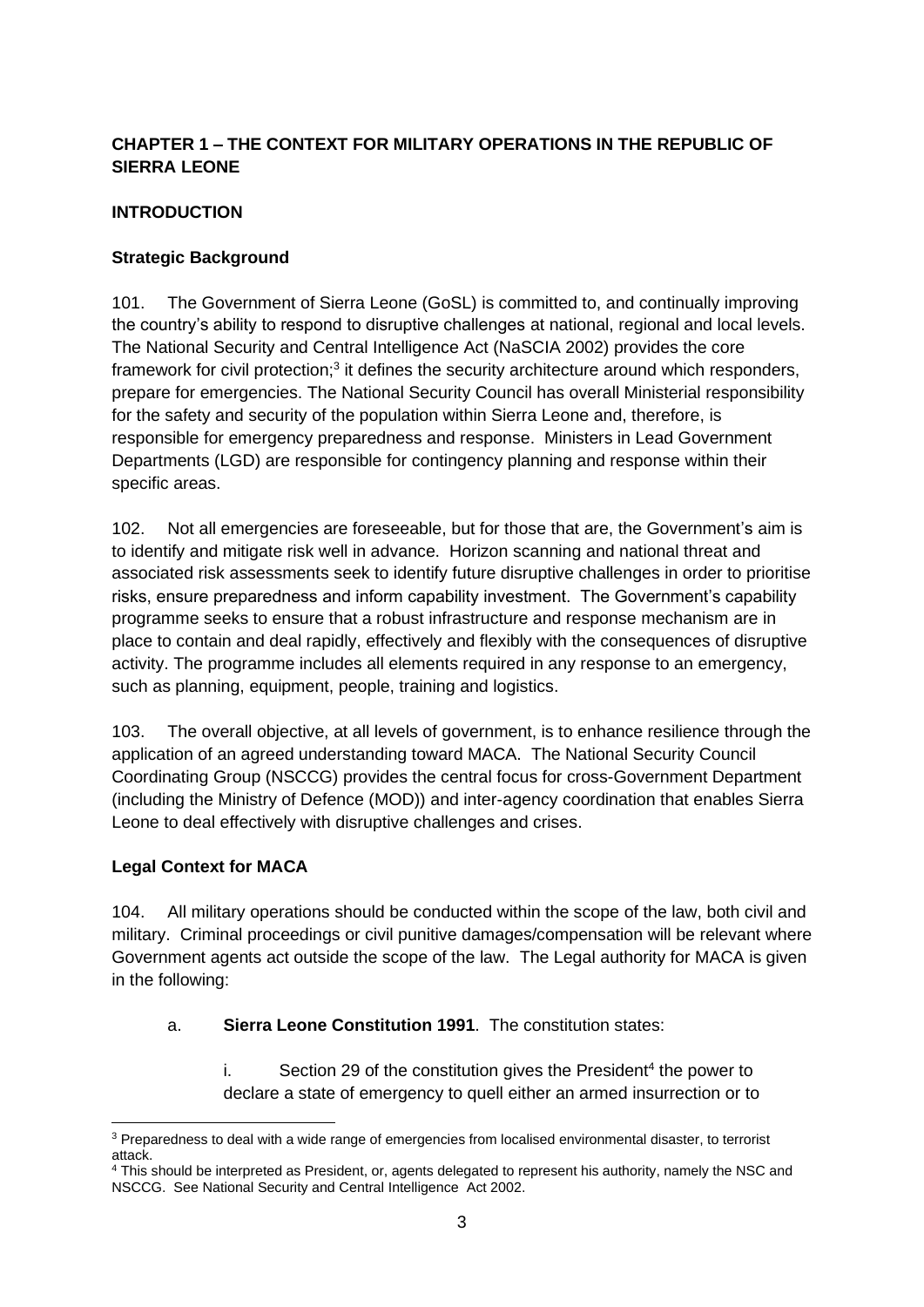mitigate the effects of natural disasters on the population and the environment.

ii. Section 165(2) obligates the Republic of Sierra Leone Armed Forces to guard and secure the Republic of Sierra Leone and preserve the safety and territorial integrity of the State.

iii. Section 168(2) states that the Chief of Defence Staff under the control or directives of the Defence Council shall be responsible for the operational control and administration of the Armed forces as a whole.

b. **The National Security and Central Intelligence Act 2002**. Section 39(1) of this Act states that National Security Council may, by Statutory Instrument, make such regulations as it considers necessary for the effective implementation of the said Act.

c. **Police Act 1964**. Section 3 of the Police Act allows MACA utilisation in public emergencies. In addition, section 158(1) states that the Police Council shall advise the President on all major matters of policy relating, inter alia, to internal security, including the role of the Police Force .... and any other matters as the President shall require.

d. **Defence White Paper**. The Defence White Paper makes room for MACA to be undertaken by the RSLAF through the following conditions:

i. Para 4001states that the primary task of the RSLAF is to defend Sierra Leone's territorial integrity against external aggressors.

ii. Para 4002 states that the RSLAF may undertake internal security duties when Ministers have given explicit authorisation, normally in response to a request from the civilian Police, and invariably acting under Police primacy and control.<sup>5</sup>

## **National Response Overview**

105. The first response to most emergencies will usually be provided by the local emergency services and authorities. Where local services find that the scale, duration, impact or nature of events places the situation beyond their capacity; then recourse is usually to the NSC through the NSCCG to consider assistance and the designation of a Lead Government Department (LGD). With the guidance of the NSCCG, the LGD must set out arrangements whereby Central Government will be kept abreast of information from local agencies and be in a position to respond as appropriate. The NSC must designate which Government Department will fulfil the function of LGD in any particular situation. The term LGD does not imply that Central Government will always assume responsibility for responding to an incident or emergency; however, in situations that require direct

<sup>5</sup> The police will have primacy but will not over ride the constitutional Act (Sect 168(2) that CDS will retain operational command of the Armed Forces at all times.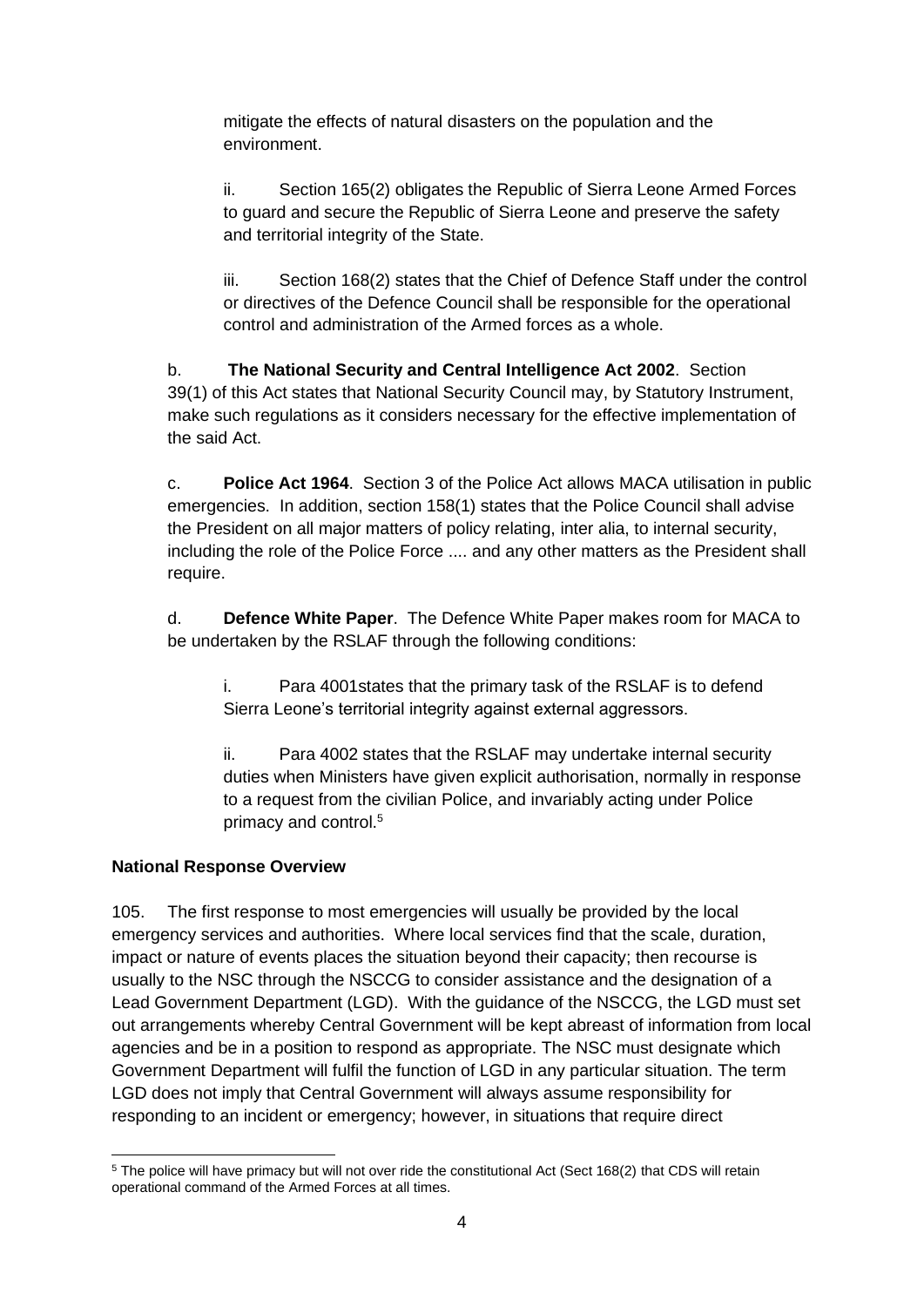involvement (as an example, terrorist attack) or if there is no alternative (local responses are overwhelmed) central responsibility will be assumed. As Defence is the responsibility of Central Government, the potential or actual involvement of the Armed Forces has to come from at least some form of engagement with Central Government, albeit through the NSC.

#### **National level State Security State Classification**

106. It is important to classify 'levels' of Security Situation clearly so that all of the offices dealing with a situation can gauge the importance (and most important the degree of urgency required) of the prevailing security climate. The classifications made are as follows:

> a. **Level One.** A Level One security situation is the norm within the country. The JCC and JIC will operate as usual. The NSCCG will continue to meet fortnightly and the NSC monthly. Under a Level One caveat there is no known threat to national security.

> b. **Level Two.** A security situation is assigned as Level Two when the National Security Coordinator (NSCoord) calls an emergency and expanded NSCCG ( $E^2$ ) NSCCG) meeting. Only the NSCoord or a delegated officer in his absence can classify a security situation as Level Two. Under the Level Two caveat, there is a growing and potential threat to national security.

> c. **Level Three.** This is the highest level of security situation and is designated when the President calls an emergency and expanded NSC ( $E^2$  NSC). Only the President, or Vice President (VP) (or a designated Minister in the absence of the President and the VP) can classify a security situation as Level Three. Under the Level Three caveat there is an immediate and significant threat to the national security.

## **National Coordination**

107. A cross-Government response is enabled by the NSC, who in turn will task the NSCCG to be convened to initiate the first response and designate the LGD. Membership of the NSCCG will be determined by the nature of the emergency and the response required from Central Government. It may be appropriate that once the LGD has been established the chair of the NSCCG must be passed onto the LGD to coordinate the response.

## **Command and Management of MACA**

108. The need for a hierarchy of command is recognised by the civil authorities, but does not necessarily imply a formal chain of command between Central Government and local agencies. A core principle of the Police command chain, for instance, is that the Police are operationally independent of Government (a position diametrically opposite to the position of the Armed Forces for whom an operation must be approved by the Defence Minister). There are in practice, however, well-exercised procedures for the control of incidents at both local and regional levels. These procedures will vary between agencies and therefore a multiagency response to an emergency will require the integration of discrete command structures with different characteristics. The security architecture of Sierra Leone is outlined below.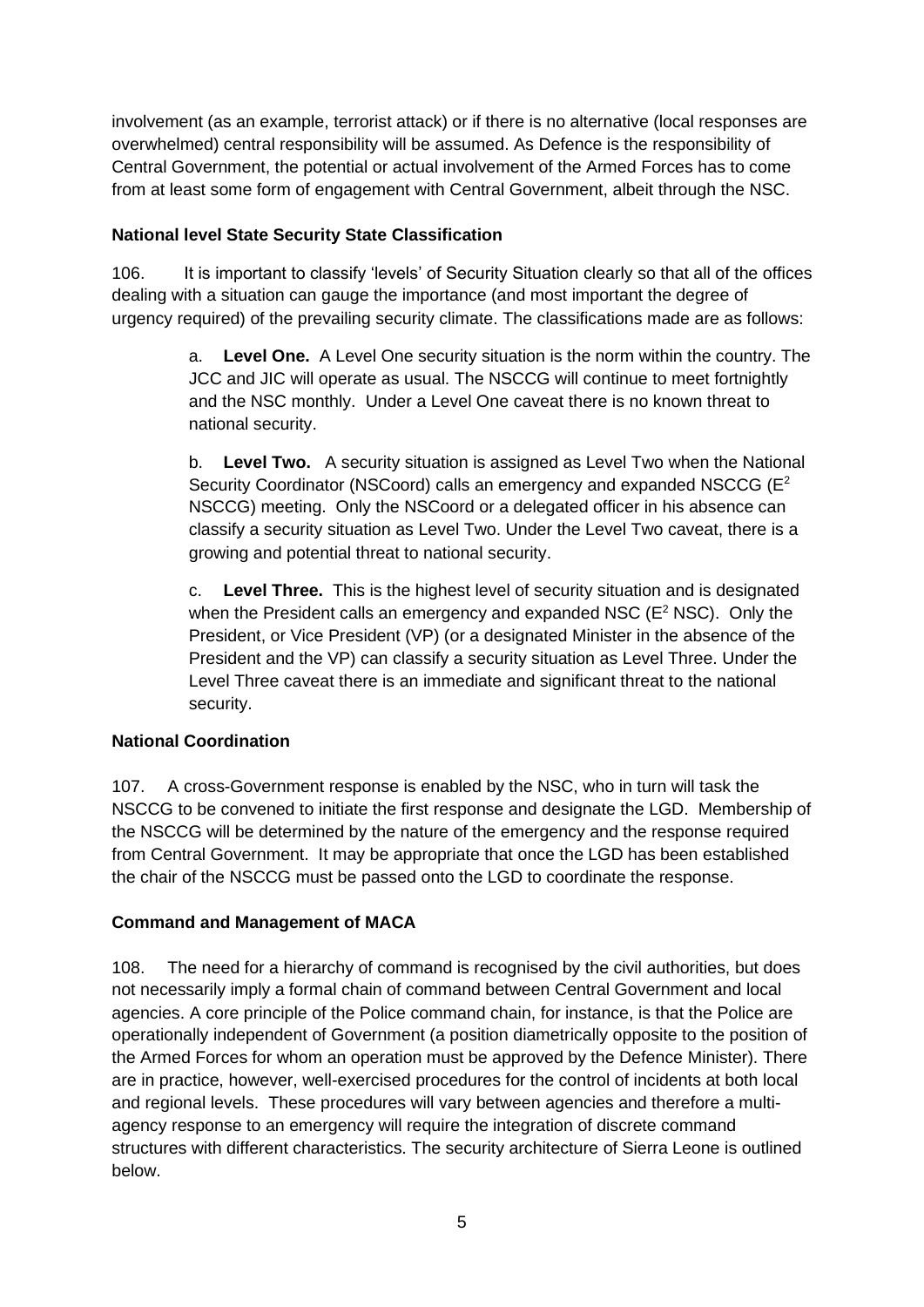#### **NATIONAL SECURITY ARCHITECTURE**



## **OPERATIONS INFORMATION INTELLIGENCE**

## **National Security Council (NSC)**

109. **Overview.** The National Security and Central Intelligence Act 2002 (NaSCIA 2002) under Section 4(1) established the National Security Council (NSC) to provide the highest forum for the consideration and determination of matters relating to the security of Sierra Leone. An additional mandate of the NSC is to establish "such committees as it considers necessary for the better discharge of its function". This has resulted in the establishment of the following subcommittees:

- The National Security Council Coordinating Group (NSCCG)
- The Strategic Situation Group (SSG)
- The Joint Intelligence Committee (JIC)
- The Joint Coordination Centre (JCC)
- Provincial Security Committees (PROSECs)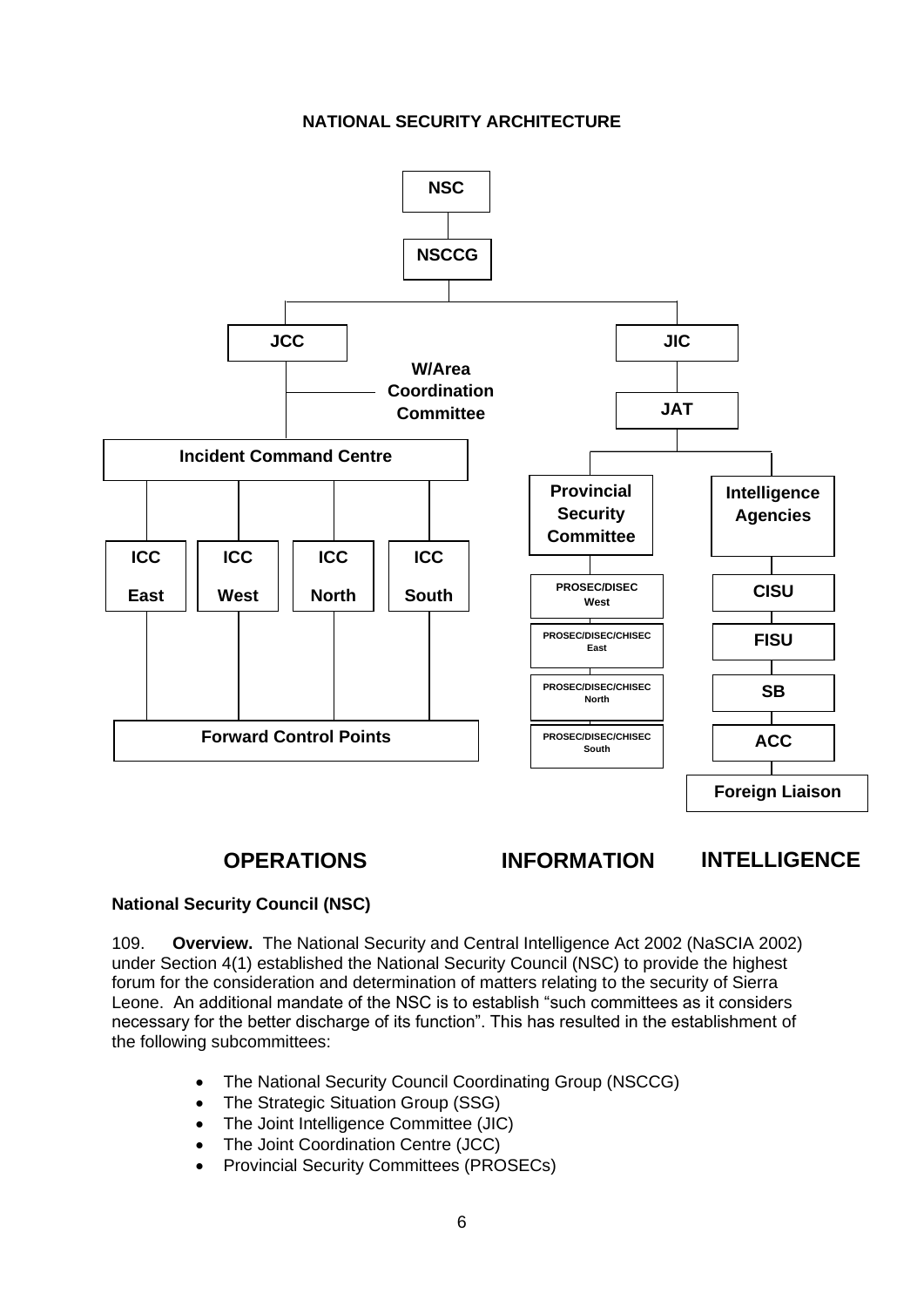- District Security Committees (DISECs)
- Transnational Organised Crime Unit (TOCU)

110. **Membership.** The NaSCIA 2002 also provides, under Section 17, for the secretariat of the NSC known as the Office of National Security (ONS) headed by the NSCoord. The NSC standard membership is as follows:

- **Find President Chairman**
- The Vice President **Deputy Chairman**
- The Minister of Finance
- The Minister of Foreign Affairs and International Cooperation
- The Attorney General and Minister of Justice
- The Minister of Internal Affairs
- The Minister of Information and Communication
- The Minister of Local Government and Rural Development
- The Minister of Defence
- The Minister of Agriculture, Forestry and Food Security
- The Minister of Social Welfare, Gender and Children's Affairs
- The Secretary to the President
- The National Security Coordinator
- The Inspector General of Police
- The Chief of Defence Staff
- Head Strategic Situation Group (SSG) Secretary

111. The standard membership of the NSC can be complemented by other Ministers of State, or any relevant party, should the Chairman believe that the presence of that office would assist in determining security policy in a particular area. This is likely to be more pertinent in times of a Level Three security situation. Ministers will attend the NSC with their principal advisors. These advisors are the de-facto NSCCG members for that particular Ministry.

112. The NSC, as the highest forum for the consideration of National Security matters, provides the policy that directs all activities relating to the prevention, mitigation and response to all threats to Sierra Leone's national security. It receives technical support by way of analysis, estimations, options and recommendations from the NSCCG.

## **The National Security Council Coordinating Group (NSCCG)**

113. **Overview.** The NSCCG provides the forum for the heads of the primary Security Sector institutions (ONS, SLP & MOD/RSLAF) to deliberate on security issues either as directed by the NSC or as demanded by intelligence input and/ or by the security situation. The output of the NSCCG is security direction to the Security Sector and Intelligence Agencies, or security advice to the President and the NSC. The specific mandate of the group is drawn from the responsibilities of the NSCoord. This allows for the ONS to benefit from the opinions of experts such as from the SLP and the RSLAF. In addition to the pool of military, security and intelligence advisers, in formulating assessments and then advising the NSC on recommended action/s.

114. **Membership.** Standard membership of the NSCCG is as follows:

- The National Security Coordinator
- The Inspector General of Police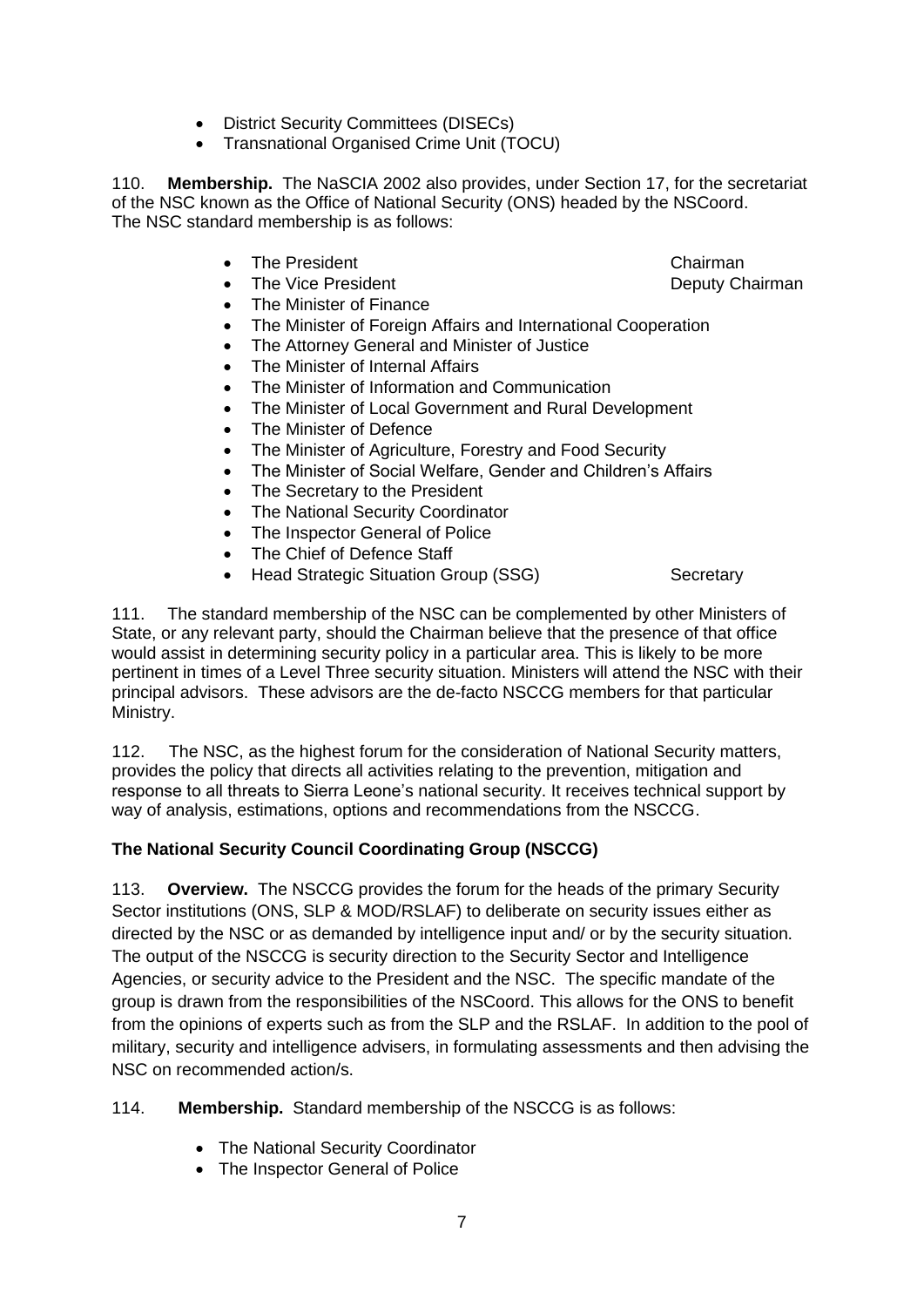- The Chief of Defence Staff
- The Assistant Inspector General of Police, Operations (AIG Ops)
- The Joint Force Commander, RSLAF (JFC)
- The Head of Strategic Situation Group
- Director, Joint Assessment Team (JAT) Secretary

115. The standard membership of the NSCCG can be complemented further by Senior Civil Servants of other Ministries and agencies, or any relevant party, should the Chairman believe that the presence of that office would assist in determining security priorities and direction in a particular area. This is likely to be more pertinent in times of Level Two and Level Three security situations. When the NSCCG is expanded in crises it would be known as the Emergency Expanded NSCCG (E<sup>2</sup>NSCCG). E<sup>2</sup>NSCCG members are the de-facto staff support officers for the relevant Ministers and should attend NSC as the Ministers' principal advisors. In this way NSCCG deliberations allow members to represent the view of their principals and acts as an advance warning for policy and direction flowing from the NSC.

#### **The Joint Intelligence Committee (JIC)**

116. **Overview.** Section 5 of NaSCIA 2002 provides for the establishment of a Joint Intelligence Committee (JIC) on which representatives of all the Security Sector shall sit. Under Sub-sections 2 and 3 of this Section, the JIC is mandated to approve assessments of intelligence received from the Security Sector and other related open source information which is then processed by the Joint Assessment Team (JAT) and those assessments approved by the JIC shall be forwarded by the NSCoord to the members of the NSC and NSCCG and to other Ministers and officials as appropriate.

117. **Membership.** The standard membership of the JIC is as follows:

- The National Security Coordinator (NSCoord) Chairman
- Director-General, Central Intelligence and Security Unit (CISU)
- Director of Joint Assessment Team (JAT) Secretary
- Director, Defence Intelligence and Security (Ministry of Defence)
- Head of Special Branch (SB)
- Head of Research, Anti-Corruption Commission (ACC)
- Officer Commanding, Forces Intelligence Security Unit (FISU)
- Director, Provincial and Border Security, ONS
- Head, Integrated Intelligence Services, SLP
- Desk Officers of (JAT) would be in attendance up to the time assessments and security updates are discussed

118. The JIC provides the forum, for the Heads of the primary intelligence institutions to deliberate on intelligence and information (I<sup>2</sup>) which impacts upon the security of the country. It assesses the veracity of the  $I^2$  it has received and either directs that more intelligence is gathered by the agencies which could include directing the JAT to consolidate the  $I<sup>2</sup>$  into a formal paper which would then be delivered to the NSC or NSCCG and /or briefs the NSC or NSCCG as appropriate.

119. **Process and Timing.** The standard JIC meets weekly. As well as individual Intelligence Heads bringing  $I^2$  to the weekly meeting, the JIC is primarily served by the JAT<sup>6</sup>

<sup>&</sup>lt;sup>6</sup> The JAT is an ONS run organization responsible for the collection, collation and analysis of intelligence and information.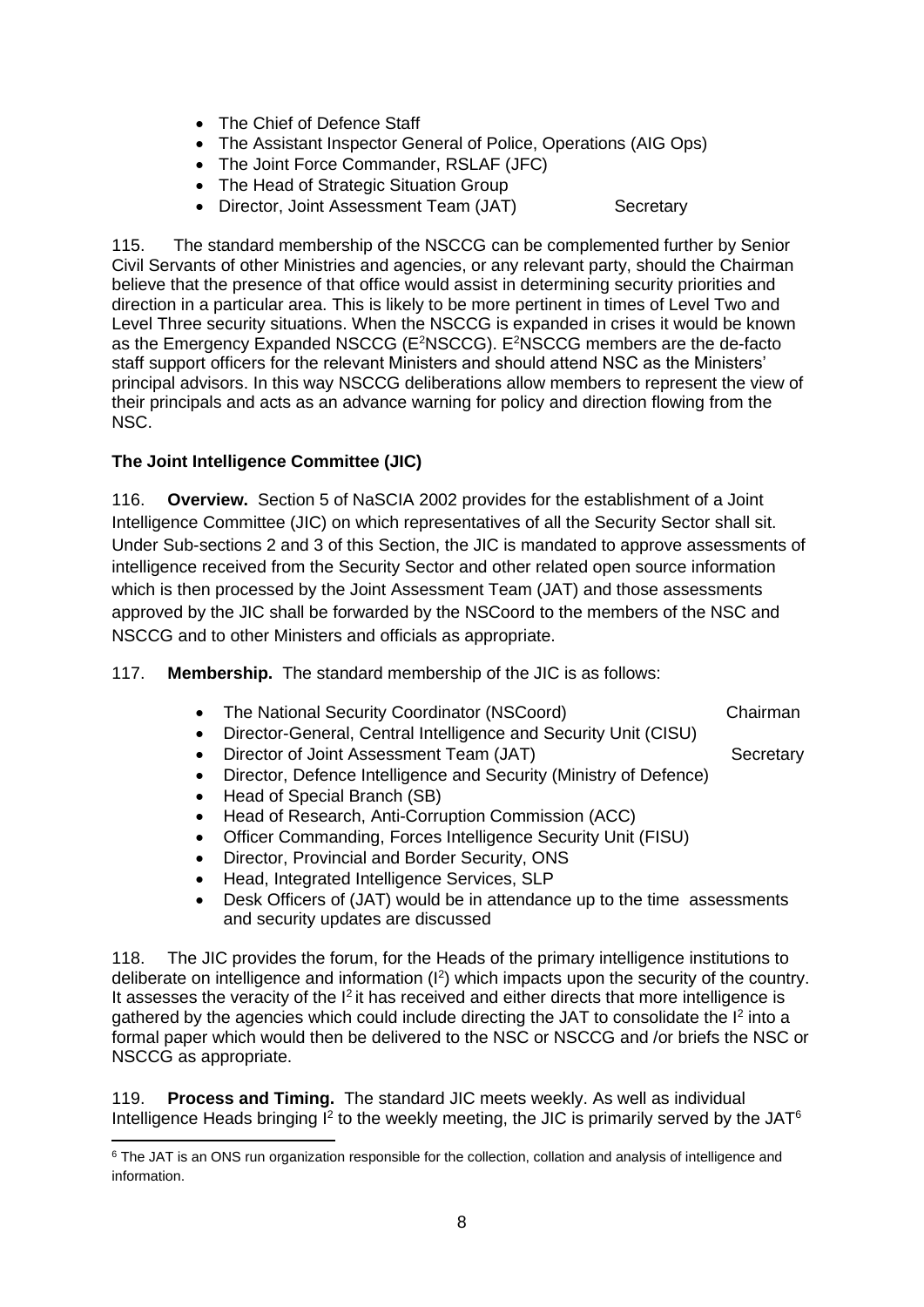which produces a weekly assessment. This is circulated to all heads of the Intelligence Services ahead of the JIC meetings.

120. **Outline Responsibilities of the JAT.** The JAT receives intelligence reports from all their intelligence agencies (central Intelligence and Security Unit (CISU), Special Branch (SB) Force Intelligence & Security Unit (FISU), Anti Corruption Commission (ACC) and other Open Sources. These reports are all collated and analysed to produce an assessment of an issue and/or situation, detailing the most likely and worst case scenarios (and presenting options and offering recommendations when appropriate) for the JIC. The JIC endorsed assessments are forwarded to the Strategic Situation Group. They may also be forwarded to NSCCG and NSC members as necessary as forward warning for their consideration.

## **The Joint Coordination Centre (JCC)**

121. **Overview.** The Joint Coordination Centre (JCC) is primarily a police-led committee providing the operational counterpart of the JIC. The JIC is chaired by the Assistant Inspector General of Police responsible for Police Operations (AIG Ops).

122. **Membership.** Standard membership of the JCC is as follows:

- The Assistant Inspector General of Police, Operations (AIG Ops) Chairman
- The Director of the Operation Support Division (D OSD) Dep Chairman
- The Regional Police Commander, Western Area (Reg Pol West)
- The Chief Superintendent Operations (Ch Supt Ops)
- Representative from the Office of National Security (preferably Secretary of JIC)
- The Chief of Operations, Joint Force Headquarters (COO JFHQ)
- The Provost Marshal/Commanding Officer, Joint Provost Unit (PM/CO JPU)
- The Staff officer 2 Operations, Joint Force Headquarters (SO2 Ops JFHQ)
- The Chief of Operations, Correctional Services
- The Operations Officer, Joint Coordination Centre (Ops JCC) Secretary

123. **Outline Responsibility of the JCC.** The JCC works at the operational level of command. It plans and coordinates joint SLP and RSLAF operations on the direction given by the NSCCG. The JCC also provides operational level command and control for national level security incidents.

124. **Process and Timing**. The JCC is the National Operational Planning and Coordination centre. The JCC works at two levels. The Joint Coordination Committee level 1 (JCC1) is Police led, chaired by AIG, Ops and normally meets weekly. During operations and incidents, when the JCC is fully activated, it will meet two or three times a day to direct and coordinate the work of the Level 2. The Joint Coordination Centre level 2 (JCC2), is also Police led and chaired by the AIG Ops and normally meets weekly, but when fully activated operates on a permanent 24 hour basis. It is staffed by the Police GOLD Operations Team<sup>7</sup> and SO2 liaison officers from the RSLAF and other security agencies. Unless dealing with a major country wide armed insurgency, or threat to the country's international borders, the SLP will always take the lead in the JCC. However, planning is undertaken collectively in the full knowledge of the capabilities and limitations of all of the organisations represented. Once planning is completed and the Chairman has issued unambiguous written directions, separate operation orders and directions will be delivered by heads of Service and Ministries

 $7$  See Para 501 (b)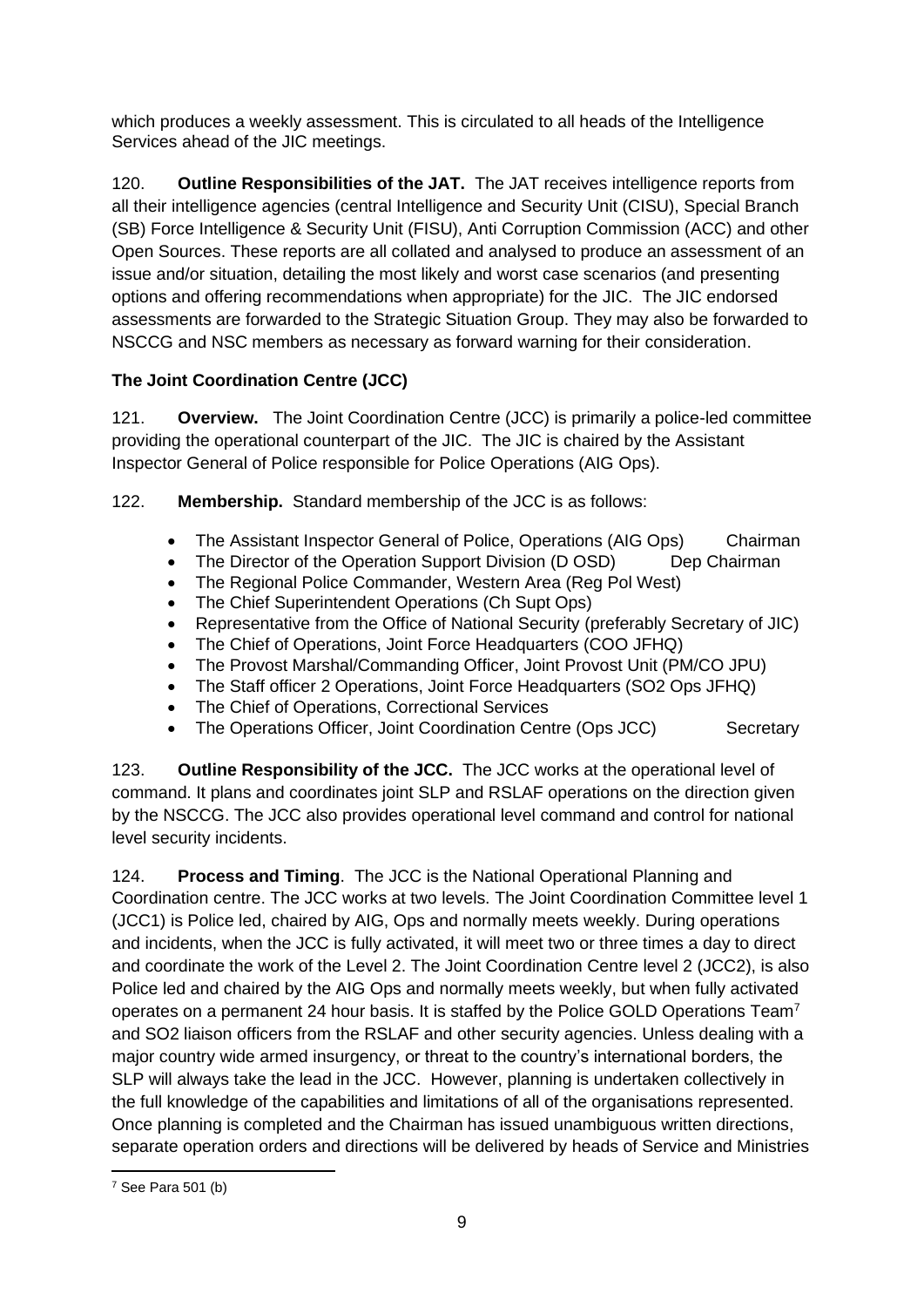as appropriate. If time permits, the JCC will prepare joint contingency plans and joint operational orders

127. **Incident Command Centres**. At the Provincial level, the Incident Command Centres (ICCs) operate at the Regional Command level and receive their directions from the JCC. They are activated only when there is a major operation or major incident to command. They do not meet on a regular basis, but when activated operate on a permanent 24 hour basis as necessary. The ICCs are police-led and based at the Regional Police Headquarters of each province – North, South east, and West. The ICCs are chaired by the Regional Police Commanders and include the Police SILVER Command Teams and representatives from the RSLAF (usually the Brigade Commander) and the Provincial Security Coordinator, ONS. Members are also drawn from other security sector agencies as appropriate. An ICC will command any number of Forward Control Points in its Region.

128. **Forward Control Points.** The Forward Control Points (FCPs) are the Police-led Divisional Tactical level grouping, to which the detailed tactics to be employed are determined, and control of the forces and agencies on the ground at the scene of the operation or incident is exercised. The FCP is commanded by the Police Divisional Commander and supported by the Police BRONZE Command Team and the RSLAF Battalion Commander and his Command Team. Any number of FCPs can be commanded by an ICC depending on the extent of the operation or incident.

## **Provincial and District Security Committees (PROSECs and DISECs)**

129. **Overview.** Provincial Security Committees (PROSECs) and District Security Committee (DISECs) are the key regional fora that bring together primary security players, local government administrators, civil society representatives and traditional leaders to encourage and foster the participation of the local community in dealing with security as it affects their areas. They are, however, non-executive. PROSECs and DISECs are run by the ONS who provide the Secretariat to each of these committees to ensure they focus on security-relevant issues. Sub sections 8(b) of the NaSCIA 2002 mandates the Provincial and District Security Committees to "provide early warning to the Government of the existence or likelihood of any security threat to the province/district (respectively), to the country or to the Government."

## 130. **Membership.** Standard membership of a PROSEC and a DISEC is as follows:

## a. **PROSEC**

- The Resident Minister Chairman Chairman
- The Provincial Secretary **Dep Chairman**
- The Chairman of the Local Council
- Senior District Officer (SDO)
- Regional Police Commissioner (SLP)
- Brigade Commander (RSLAF)
- Two persons nominated by the Chairman in consultation with other PROSEC members
- The Provincial Security Coordinator (ONS) Secretary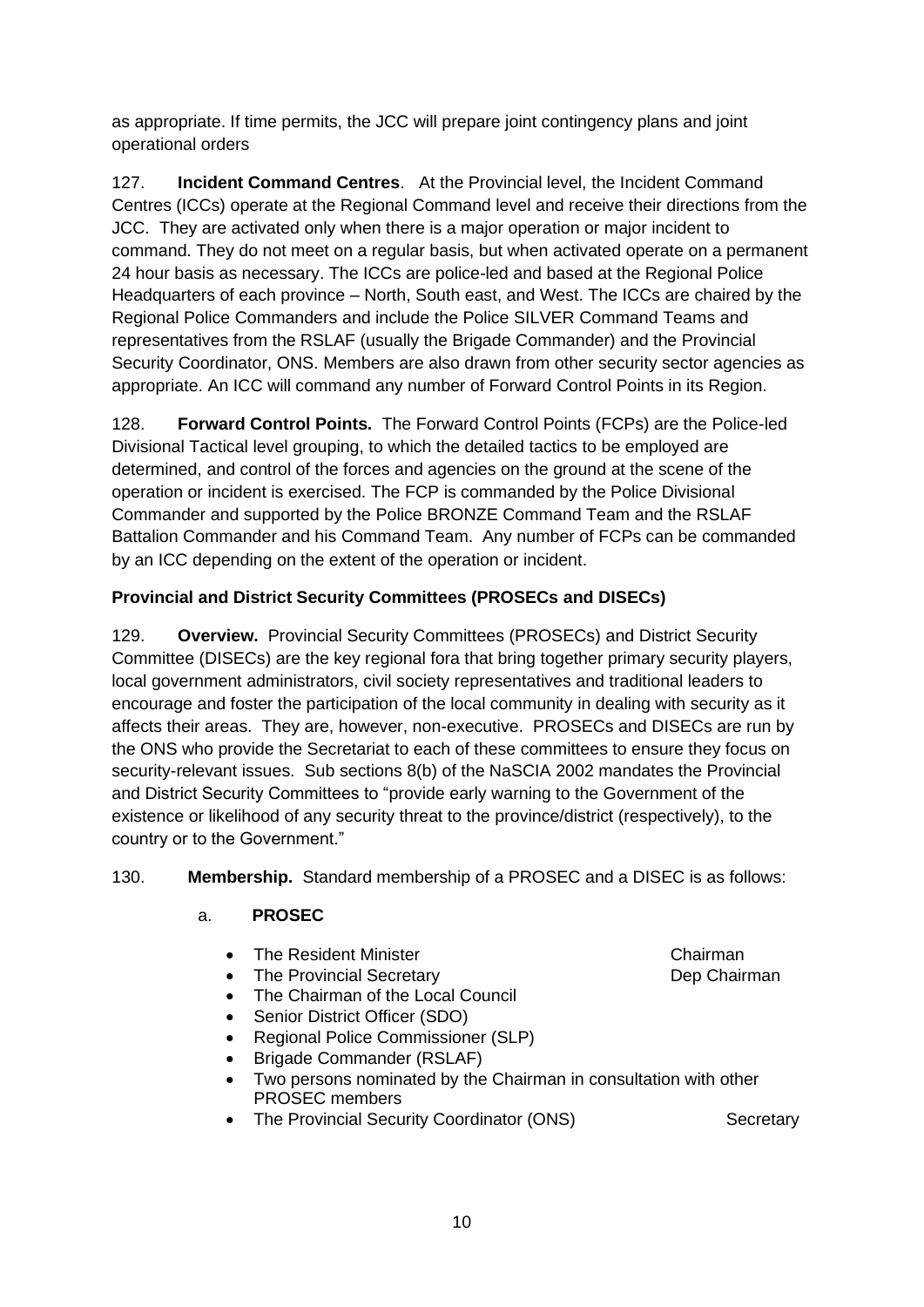#### b. **DISEC**

- **District Officer (DO)** Chairman
- Chief Administrator
- Chairman District Council
- Local Unit Commander Sierra Leone Police (SLP)
- **Battalion Commander**
- Two persons nominated by the Chairman in collaboration with DISEC members
- The District Security Coordinator (ONS) Secretary

131. **Outline Responsibility of PROSECs and DISECs.** PROSECs and DISECs provide the opportunity for local security issues to be aired before they get out of control. They also provide members with a conduit to the NSCCG (and ultimately the NSC). They can recommend action from attendees, but they do not have executive powers to undertake operations. However, in special situations, like border/community involvement in security, disaster management at the district/provincial level, PROSECs and DISECs constitute the core around which the implementing team/group is formed. In such circumstances therefore these committees in collaboration with key stakeholders (Red Cross, Health, Fire Service etc) coordinate the implementation/response as directed by the NSCCG. In addition, they monitor and report security activity through the ONS chain of command.

132. **Process and Timing.** PROSECs and DISECs meet fortnightly and weekly respectively. In addition, an emergency session of either committee can be called as agreed by their members to discuss immediate security issues. DISECs forward their reports through their respective PROSECs and onto the ONS Headquarters. PROSECs forward their reports to the NSCCG through ONS.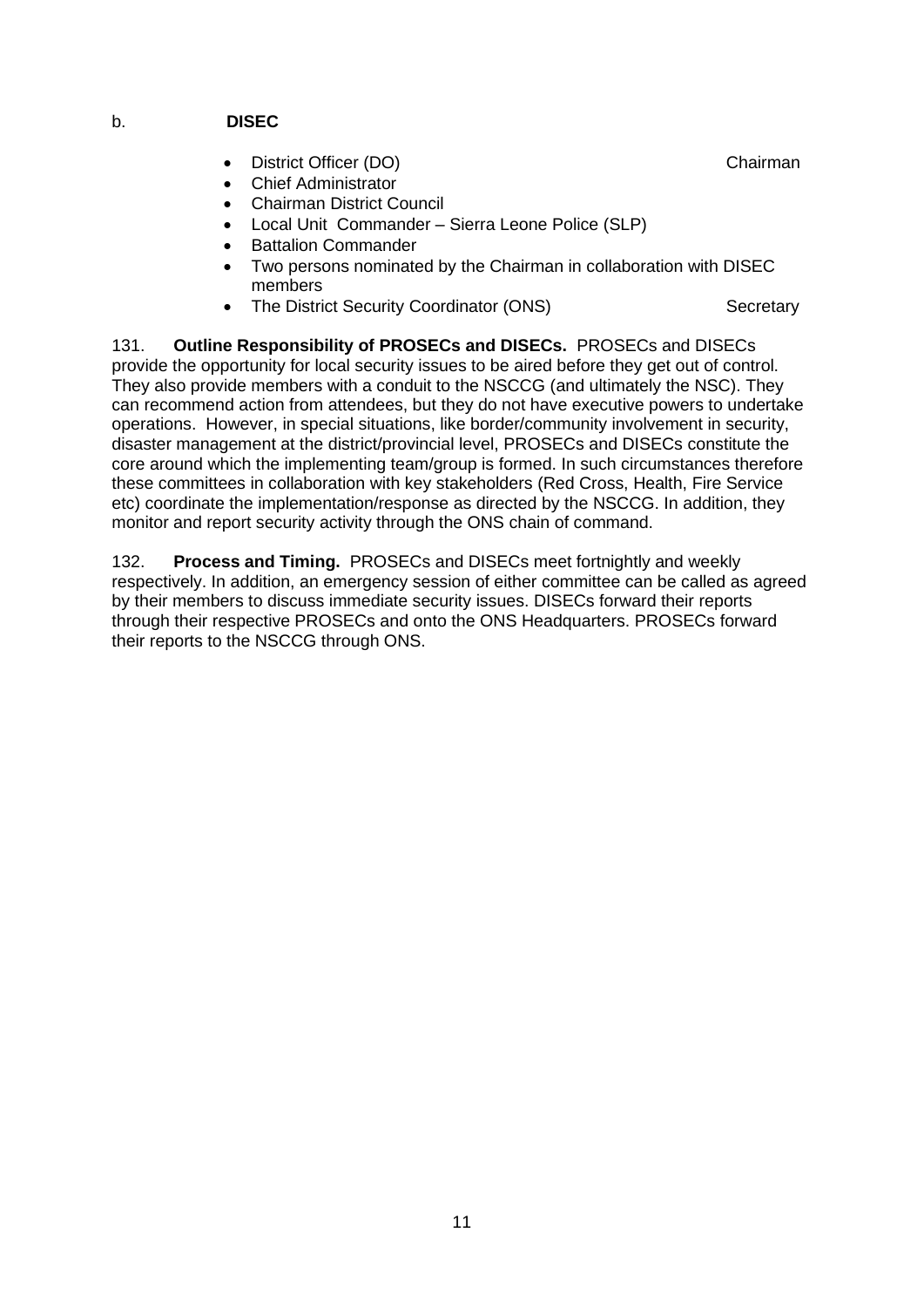## **CHAPTER 2 – OPERATIONS IN SUPPORT OF MILITARY AID TO THE CIVIL AUTHORITIES (MACA)**

## **Defence Aim**

201. The Defence strategic aim is 'To deliver security for the people of Sierra Leone by defending them, including against terrorism, and to act as a force for good by strengthening international peace and security'. Within Sierra Leone, the MOD contributes to security through the application of specific Defence capabilities in support of the civil authorities, so called 'Standing Commitments'.

## **Standing Military Commitments**

202. The Defence aim and Standing Commitments provide a framework on which the MOD bases its detailed planning for the size, shape and capability development of the Armed Forces. They reflect the full range of operations that Defence expects to undertake. Defence activities undertaken in Sierra Leone fall under the heading of MACA and involve a multi-agency approach, controlled by the NSCCG.

203. This Chapter provides detailed information on the subdivisions of MACA and some of the planning considerations needed in the execution of MACA.

## **SECTION I – MILITARY AID TO THE CIVIL AUTHORITIES**

204. **Introduction.** Military operations in Sierra Leone in support of other agencies or Governmental departments are placed under the overarching title of MACA. MACA is subdivided into three: Military Aid to other Government Departments (MAGD), Military Aid to the Civil Power (MACP) and Military Aid to the Civil Community (MACC). These operations are distinct from one another legally and politically, as well as in terms of military implications.



# **Military Aid to the Civil Authority**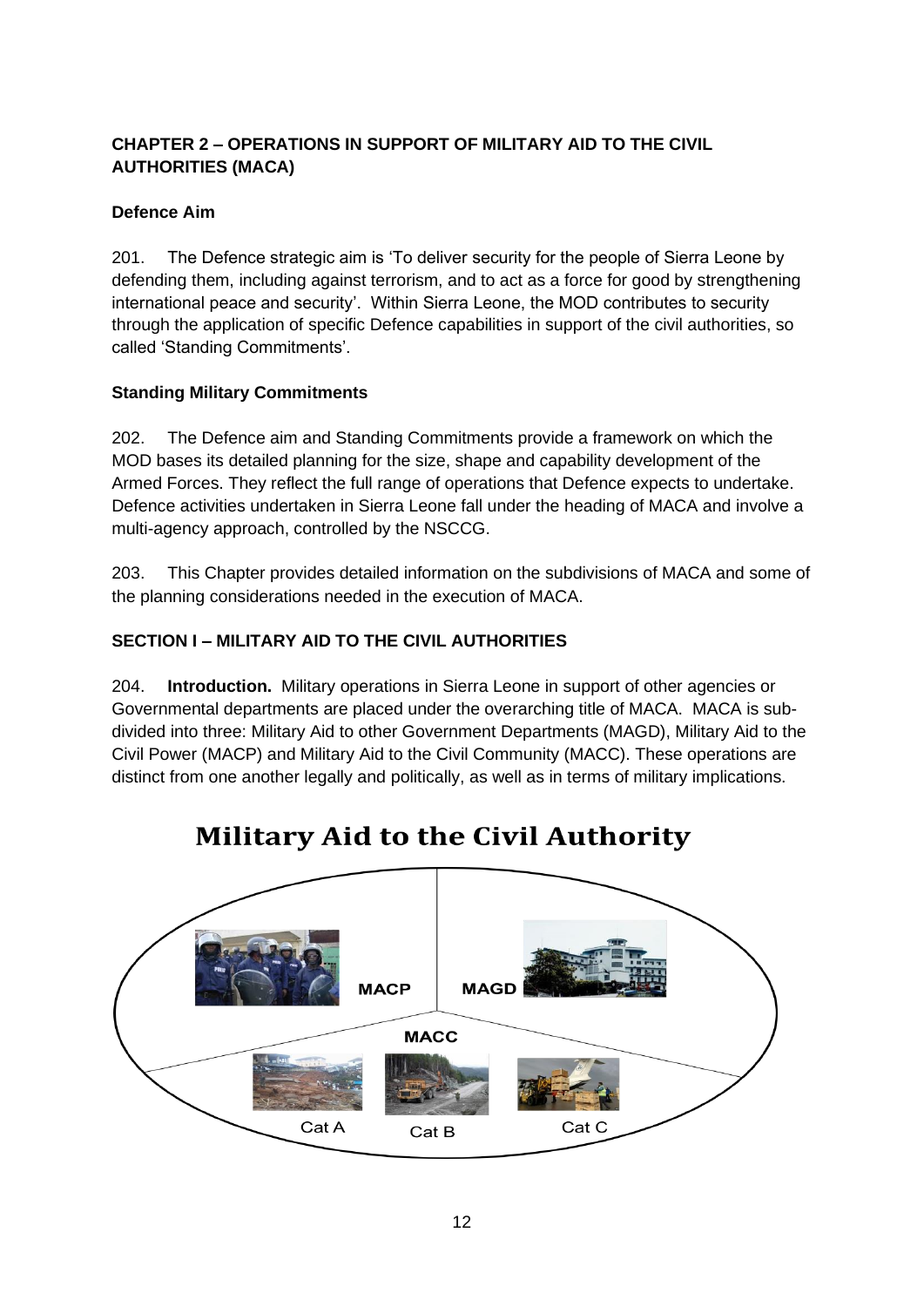205. The provision of MACA is guided by 3 criteria:

a. Military aid should always be the last resort. The use of mutual aid, other agencies, and the private sector must be otherwise considered as insufficient or be unsuitable.

b. The Civil Authority lacks the required level of capability to fulfil the task and it is unreasonable or prohibitively expensive to expect it to develop one.

c. The Civil Authority has a capability, but the need to act is urgent and it lacks readily available resources.

## **SECTION 2 – MILITARY AID TO OTHER GOVERNMENT DEPARTMENTS (MAGD)**

206. **Introduction**. Military Aid to other Government Departments (MAGD) is assistance provided by the Armed Forces on urgent work of national importance, or in maintaining supplies and services essential to the life, health and safety of the community.

207. The provision of MAGD requires the use of emergency powers and can only be undertaken with the explicit authorisation of Ministers and the National Security Council (NSC) in response to a specific request from the appropriate Lead Government Department (LGD). The MOD has capabilities that can be utilised for MAGD operations, but time for training and possible equipment procurement may be required. Careful planning and sufficient lead time are a key requirement for successful MAGD operations.

#### **Principles**

208. The principles under which MAGD is authorised are:

a. Service personnel are used only as a last resort; other options such as the use of managers and supervisors or private contractors should be pursued first.

b. The Armed Forces do not train for MAGD tasks. Training can be given after a request for assistance has been authorised by the NSC.

c. The Armed Forces have to be assessed as capable of fulfilling the task required.

d. In considering the authorisation of a MAGD task, the NSC must consider the second order effect on other military operations.

e. MAGD is sensitive and, therefore discussed on a limited distribution.

f. MAGD is coordinated at the national level in response to a request from OGDs.

g. Service personnel may only deploy armed in exceptional circumstances and act under the military chain of command at all times.

## **Planning Timelines**

209. The formal warning time for MAGD deployments will vary: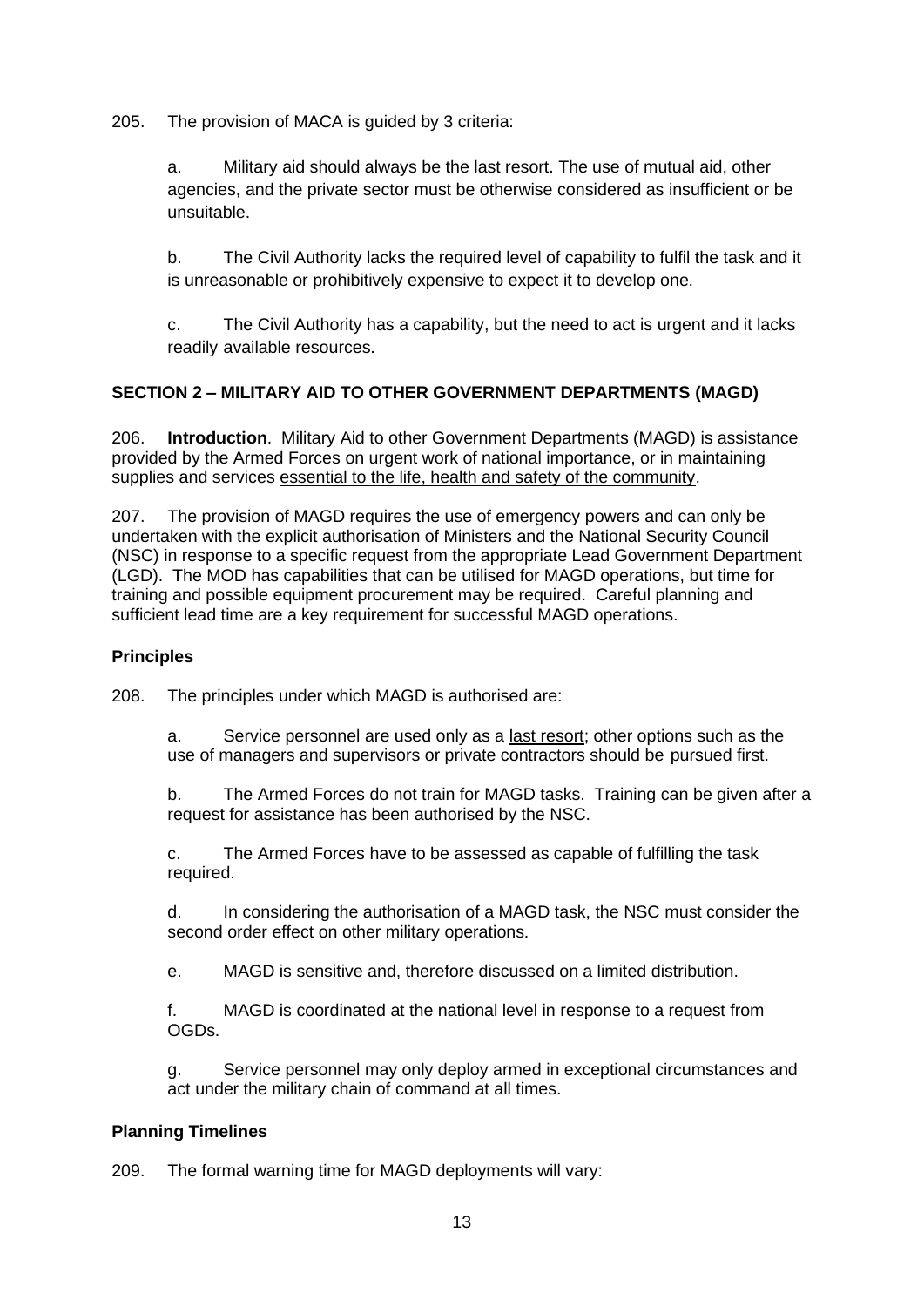a. For disease related emergencies, there is likely to be a period when the scale of the emergency is being quantified before a request for assistance is made. This period may offer an opportunity for contingency planning and possibly some training.

b. In the case of industrial disputes, warning may be as little as 7 days as a result of political and industrial sensitivities. However, the LGD is likely to be aware of the threat of strike action in advance. For civil industrial disputes (prisons, energy, water etc), the requesting Government department would formally seek MOD's assistance through the NSC/NSCCG once it is clear industrial action is inevitable. The MOD would then commence preparations as soon as the NSC's directive has been given.

#### **Industrial Disputes**

210. The deployment of Service personnel for the maintenance of essential supplies $<sup>8</sup>$ </sup> and/or services could easily be perceived as 'strike breaking', especially in a long-running dispute. Passions can run high, and it is important that the deployment of service personnel does not exacerbate a situation, reinforcing the point that deployment should only be in extremis. The Police are responsible for the protection of persons and property and for the maintenance of law and order. Consequently:

a. If threatened or attacked, Service personnel should seek police assistance in the first instance.

b. If Service personnel are confronted by pickets, they should act on the advice given by the Police.

c. In the event that no Police are present, Service personnel are to withdraw from situations that would result in injury to themselves or others, or damage to equipment placed in their charge, pending the arrival of police assistance.

d. Service personnel should not be authorised to conduct any form of law enforcement activity, including that related to public order duties, as part of MAGD.

e. If Service personnel are attacked unexpectedly, and police protection proves inadequate, they would be entitled to use minimum reasonable force in self-defence with a view to extricating themselves.

#### **Presentation**

211. MAGD deployments are politically sensitive and potentially controversial. It is therefore essential for the LGD to deal with the media and manage public expectation. However, when assistance is provided at the national level, a media handling strategy will be necessary and should be controlled by the NSCCG. Comments on industrial disputes are to be avoided by the military. Publicity should not normally be actively sought and media enquiries should be directed to the NSCCG or LGD.

<sup>&</sup>lt;sup>8</sup> This might include power supply, water distribution, prison management, port/airport control, even fuel distribution if the need was deemed critical to maintaining services essential to life, health and safety of the public.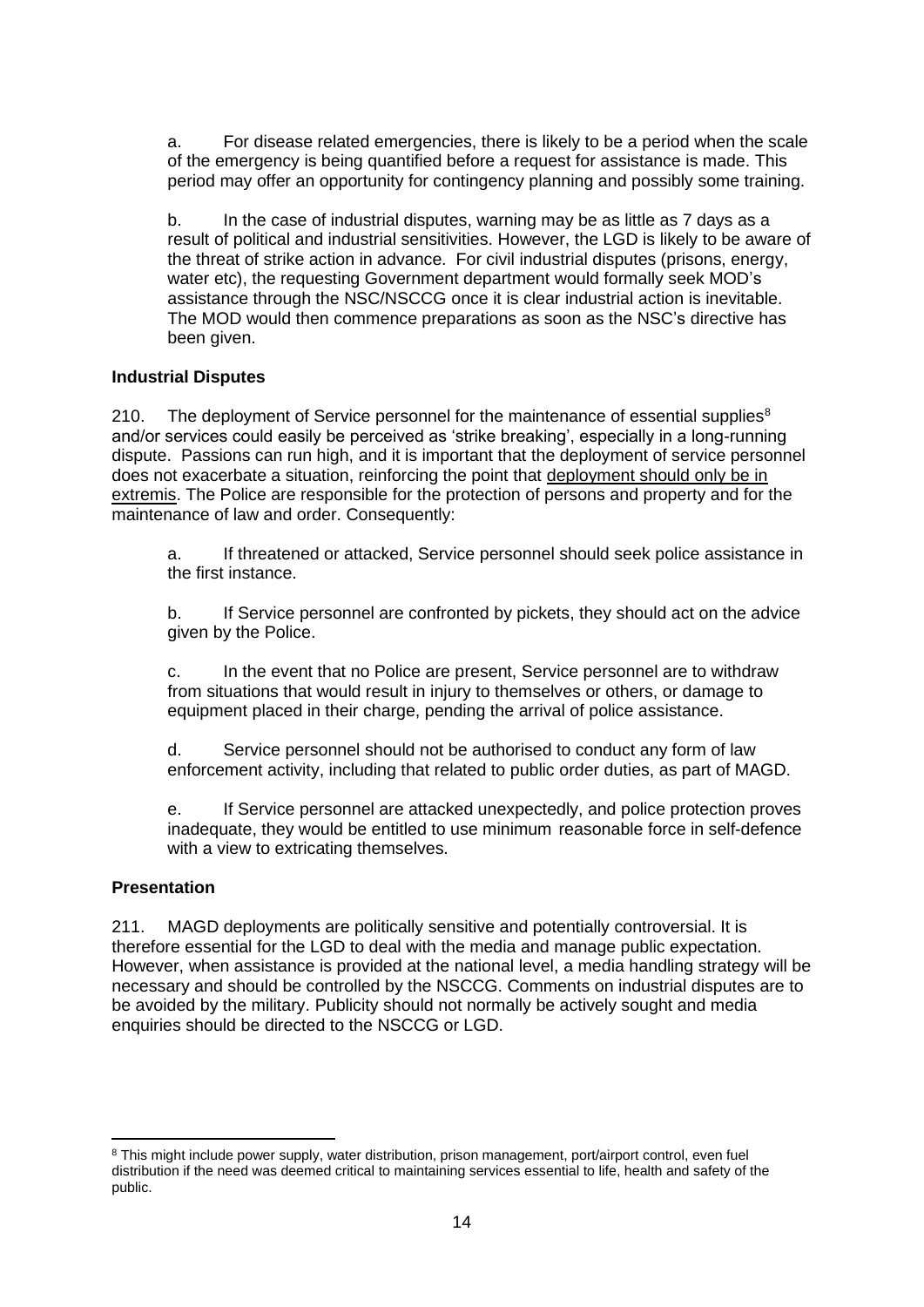## **Training**

212. In some cases, the provision of MAGD support requires special training in skills not normally found within the Armed Forces<sup>9</sup>. The allocation and training of appropriate force elements required to undertake temporary tasking may result in a delay to the deployment. Therefore, MAGD support requests must be made well in advance of the requirement to allow appropriate training to take place.

213. Any special training will be designed to enable Armed Forces personnel to provide a basic capability that temporarily replaces or augments a specific civilian capability. In the case of support provided during industrial disputes, it also ensures that military forces' support is designed to focus on the protection of life, rather than contributing to a particular outcome of the dispute.

214. The existence of a contingency plan does not imply any guarantee that resources can be made available, or that training has taken place or will take place. Decisions to undertake training and to deploy armed forces support are taken on a case by case basis.

## **Legal Authority**

215. The Attorney General is responsible to the NSC for ensuring that all actions recommended by the NSC and subsequently undertaken by the intelligence agencies and Security Services are legal.

## **SECTION 3 – MILITARY AID TO THE CIVIL POWER**

216. **Introduction.** Military Aid to the Civil Power (MACP) is the provision of military assistance (armed if appropriate) to the Civil Power in its maintenance of law, order and public safety, using specialist capabilities or equipment, in situations beyond the capability of the Civil Power<sup>10</sup>. This will include support in the Counter Terrorism role.

217. MACP is initiated by the Civil Power informing the NSCoord of a situation requiring Ministry of Defence's (MOD) assistance and articulating the effect they wish to achieve. The normal route for MACP to be initiated is through the NSC and the MOD which will determine how best the request should be met and how to achieve the desired effect. In general, assistance may take the form of advice, or the conduct of specific activities, but will always be subject to availability of forces, unless it is a niche capability. The use of Service personnel in MACP is again a sensitive subject and the NSCCG will be intimately involved in the control of such operations.

## **Presentational Issues and Aspects**

218. Given that MACP tasks are undertaken in support of the police operations and investigations, public presentation of these operations and investigations will be subject to legal and operational security restrictions. As a result, most MACP support receives no publicity. Exceptions are made only with the agreement of the Police or the NSCCG.

219. Armed Forces personnel may be required to give written or oral evidence in court because of their involvement in police or civil power operations and therefore, commanders should be alert to the need for accurate record keeping. Under exceptional circumstances,

<sup>9</sup> Examples may include support to the Fire Service, disease management, disaster relief, support to prisons etc  $10$  A Civil Power is a civil authority that has constitutional or statutory responsibility for the maintenance of law and order.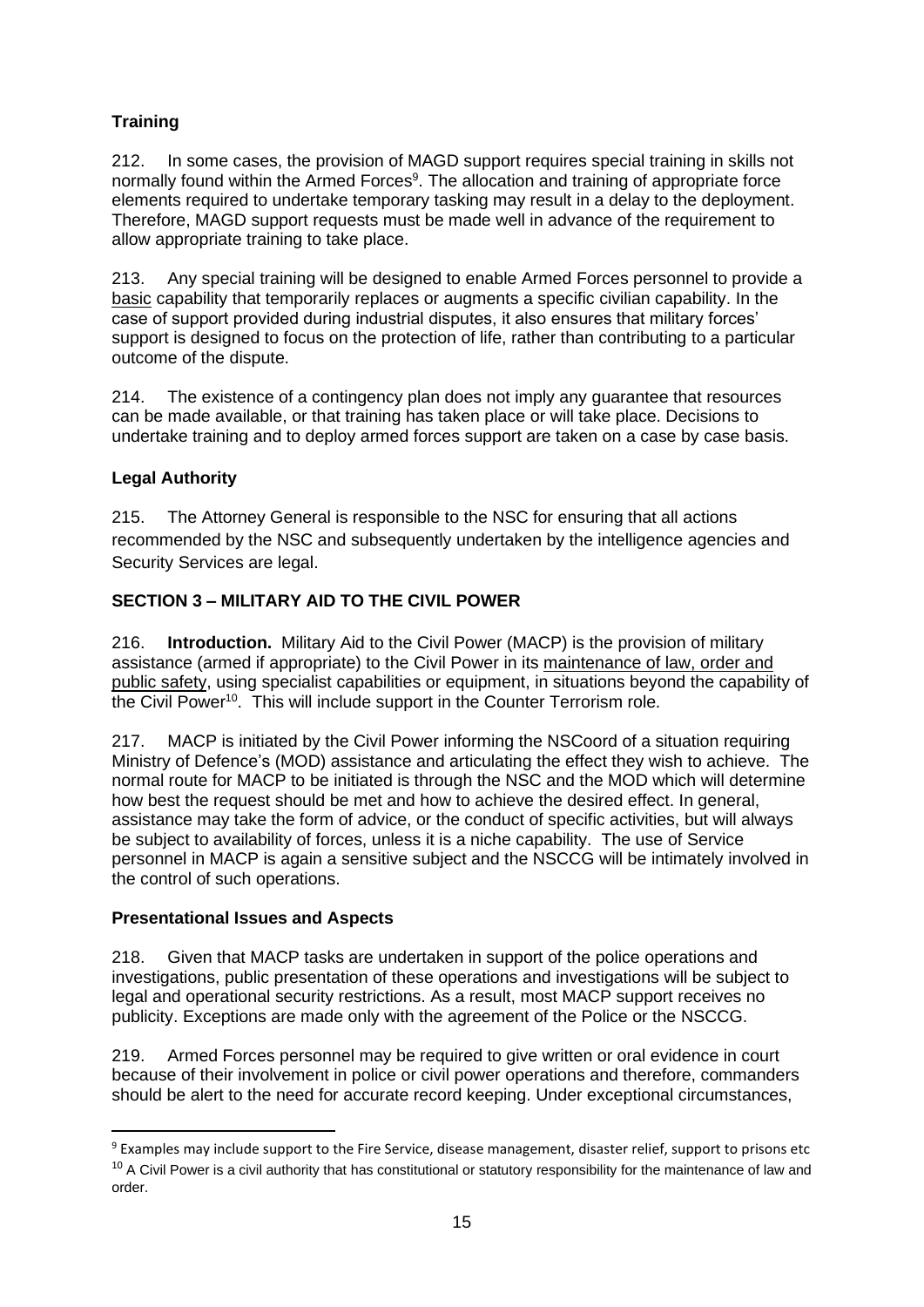when either the safety of an individual or the security of operational capability might be compromised, the MOD will request the Police or other civil power representatives to take suitable protective measures.

## **MOD Authorisation**

220. Units should not, except in the most exceptional circumstances, give assistance to the Civil Power without prior ministerial authorisation, obtained through the NSC. Units that receive requests for assistance should ask the Civil Power to route its request to NSCCG and then to the MOD. The ONS acts as the facilitator for all issues affecting armed forces' support to the Police. Police forces must apply for MACP support via the NSC, rather than direct to the MOD.

221. There are only 2 occasions on which Service personnel may be deployed to assist a Civil Power, when such a deployment has not received the prior approval of the NSCCG and MOD. These are:

a. Deployment under Military Assistance to the Civil Community (MACC) Category A – See Chapter 2, Section 4.

b. Routine MACP deployments covered by standing ministerial approval, where the authority to deploy has been delegated to a military commander, such as Explosive Ordnance Disposal (EOD) and Search and Rescue (SAR) operations. The majority of such military commitments are articulated as Standing Military Commitments (see para 4).

## **Command**

222. **MOD**. The NSCCG has responsibility for MOD MACP policy and the conduct of MACP operations. The command of a MACP operation will be via the Joint Coordination Centre (JCC) which will manage the deployment of troops at the operational level. Direction and level of response will be articulated to the JCC by the NSC(CG) through the ONS NSCoord, with authority to deploy troops being granted by the NSC. Command of troops will remain with the military.

223. **Command Relationships**. Overall responsibility for the resolution of criminal and terrorist incidents lies with the Police, and the direction of operations at the scene will rest with the Police Commander. Service personnel deployed under MACP arrangements will take direction from the senior police officer dealing with the operation, irrespective of rank, to enable the delivery of authorised effect. However, command and tactical control of Service personnel will remain with a military commander.

## **Rules of Engagement**

224. The Rules of Engagement (ROE) are outlined in Appendix 1 to Chapter 2. These form the agreed legal basis and can be adjusted with Ministerial approval should the situation require it. The ROE must be explained in detail to all those deploying on a MACP operation at the onset.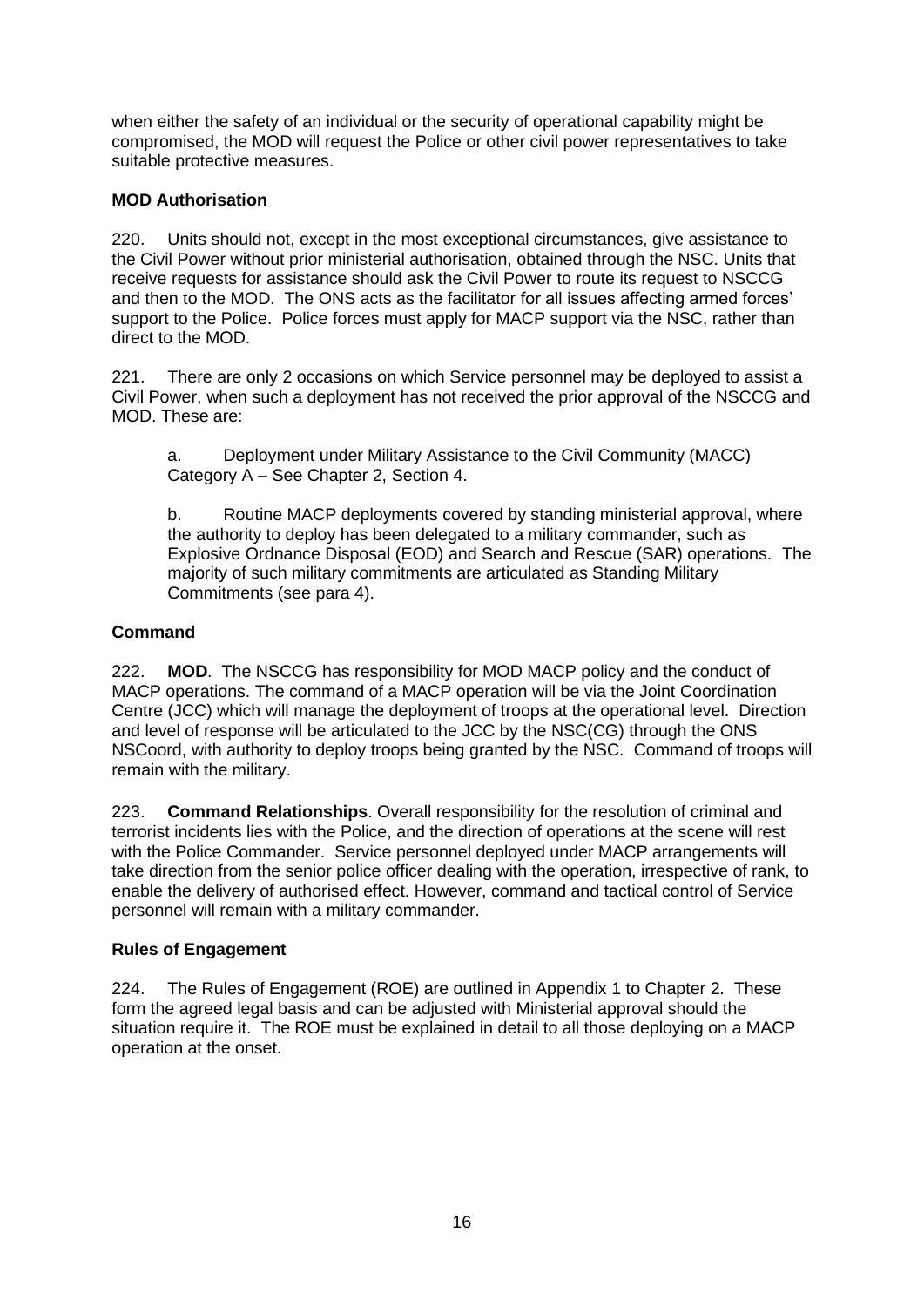## **SECTION 4 – MILITARY AID TO THE CIVIL COMMUNITY**

#### **INTRODUCTION**

225. Military Aid to the Civil Community (MACC) is the provision of unarmed military assistance that is categorised as:

a. **Category A**. Emergency assistance to the civil authorities in times of emergency such as natural disasters or major emergencies.

b. **Category B**. Routine assistance for special projects or events of significant value to the civil community.

c. **Category C**. Attachment of volunteers to appropriate organisations.

226. The responsibility, both operational and financial, for dealing with civil emergencies and with projects to benefit the civil community, lies with the civil authorities. Requests for support should come from the Governmental department to the NSCCG for consideration, which in turn may decide to task the MOD.

#### **Principles**

227. The following principles should be considered:

- Armed Forces do not maintain standing forces for MACC tasks.
- Assistance is provided on an availability basis and the Armed Forces cannot make a commitment that guarantees assistance to meet specific emergencies.
- MACC tasks must have a defined timeline.
- The use of the military during a sudden major emergency is often seen as a positive use to the Armed Forces.

228. MACC (Cat A) is the only element of MACA that, under exceptional circumstances, could be evoked without recourse to the NSC/NSCCG for authorisation, but only if time did not permit and there was an immediate threat to life.

## **CATEGORY A (EMERGENCY ASSISTANCE)**

#### **Context**

229. When there is a civil emergency because of a natural disaster or malicious threat, responsibility for the immediate response lies with the emergency services. The NSC/NSCCG may request military assistance if they conclude civil resources are found to be locally inadequate and/or such resources are not available within a timeline that would assist in the saving of life or the alleviation of distress.

230. Exceptionally, support can be provided by individual units without reference to higher authority, under the NaSCIA 2002. This authorisation has to be caveated, notably if there is a requirement for an urgent response and only within the capacity of the local military commander.

#### **Request Procedures**

231. Requests for MACC Cat A assistance should be passed directly to the local military unit. If time allows, the request will then be passed onto the MOD and NSC/NSCCG for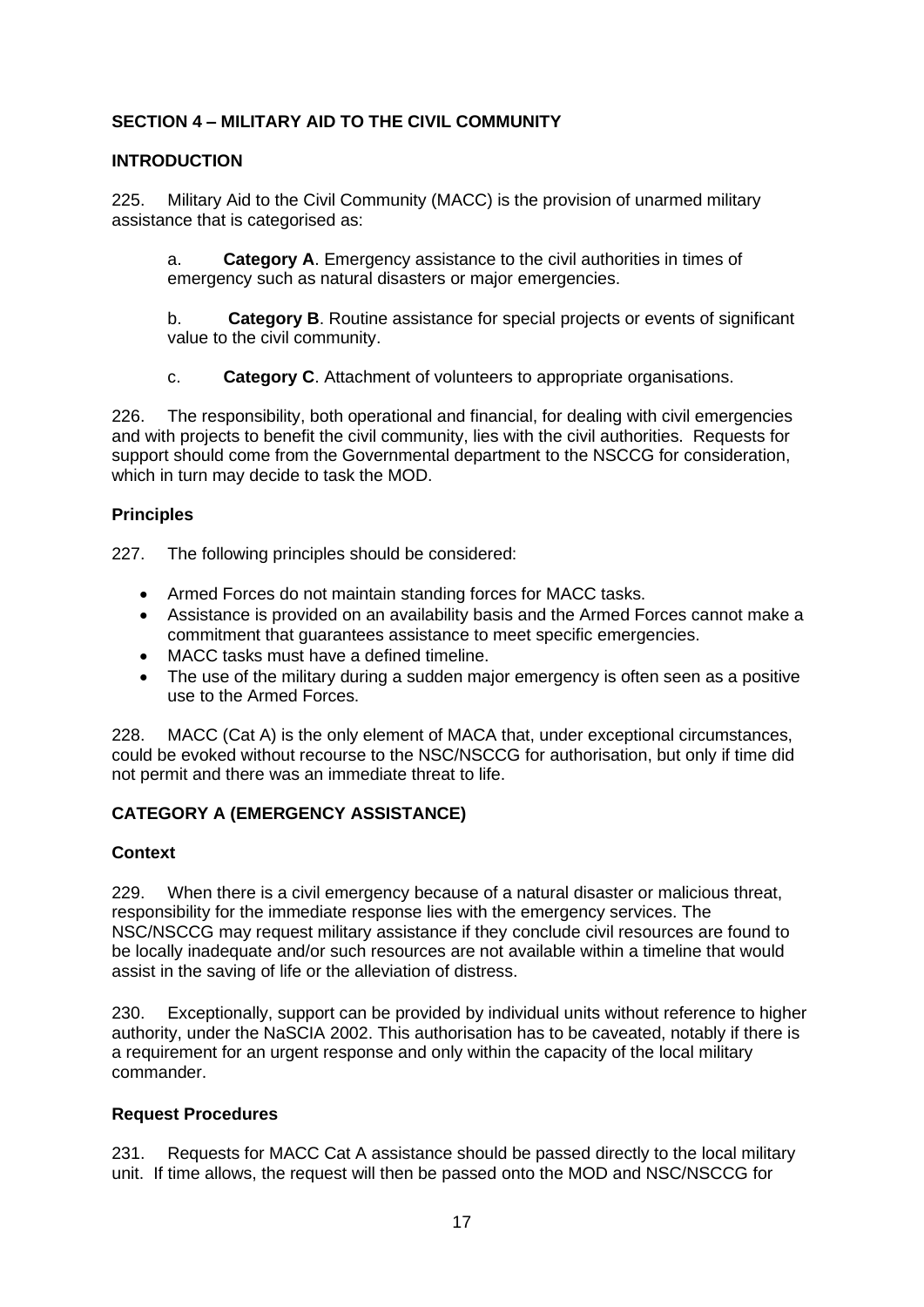consideration and authority. However, if time precludes this, the local military commander may use his judgement, but must still inform the MOD at the earliest opportunity of the action taken.

## **CATEGORY B (ROUTINE ASSISTANCE)**

232. The Services may in some circumstances be able to provide routine assistance to civil authorities. However, Defence requirements will always take priority. In addition, assistance will only usually be given to public authorities or non-profit making organisations. The costs for the provision of troops, can, at the discretion of the MOD, be defrayed but all other costs (Materials, fuel etc) must fall to the benefactor.

233. The criteria against which all assistance requests will be assessed are:

a. **Social Value**. The task must be of social value to the community. This is clearly a matter of judgement, but in principle the broader the benefit to the community, the more likely the proposal will meet with approval. A sponsor's charitable status is not of itself sufficient reason to allow military aid; there must be other justification that will benefit the wider community.

b. **Military Training Value**. The task must represent good training value, the equivalent of which is not available, within the same costs, during routine Defence activities. Alternatively, it must provide significant public service value for Defence. Service personnel will not be used as a source of cheap labour and will be required to work as organised bodies under military command.

## **CATEGORY C (ATTACHMENT OF VOLUNTEERS)**

234. Applications for individual volunteers to serve with appropriate organisations on schemes, which are of social benefit to the civil community, should be forwarded to the appropriate authorising HQ, from where it will then follow the normal procedure for obtaining approval for temporary attachment. Acceptance will be subject to service requirements and the suitability of the volunteer in the view of both the MOD and the organisation concerned.

235. The length of each attachment will be judged on its merits, but the attachment should not exceed a period of one year.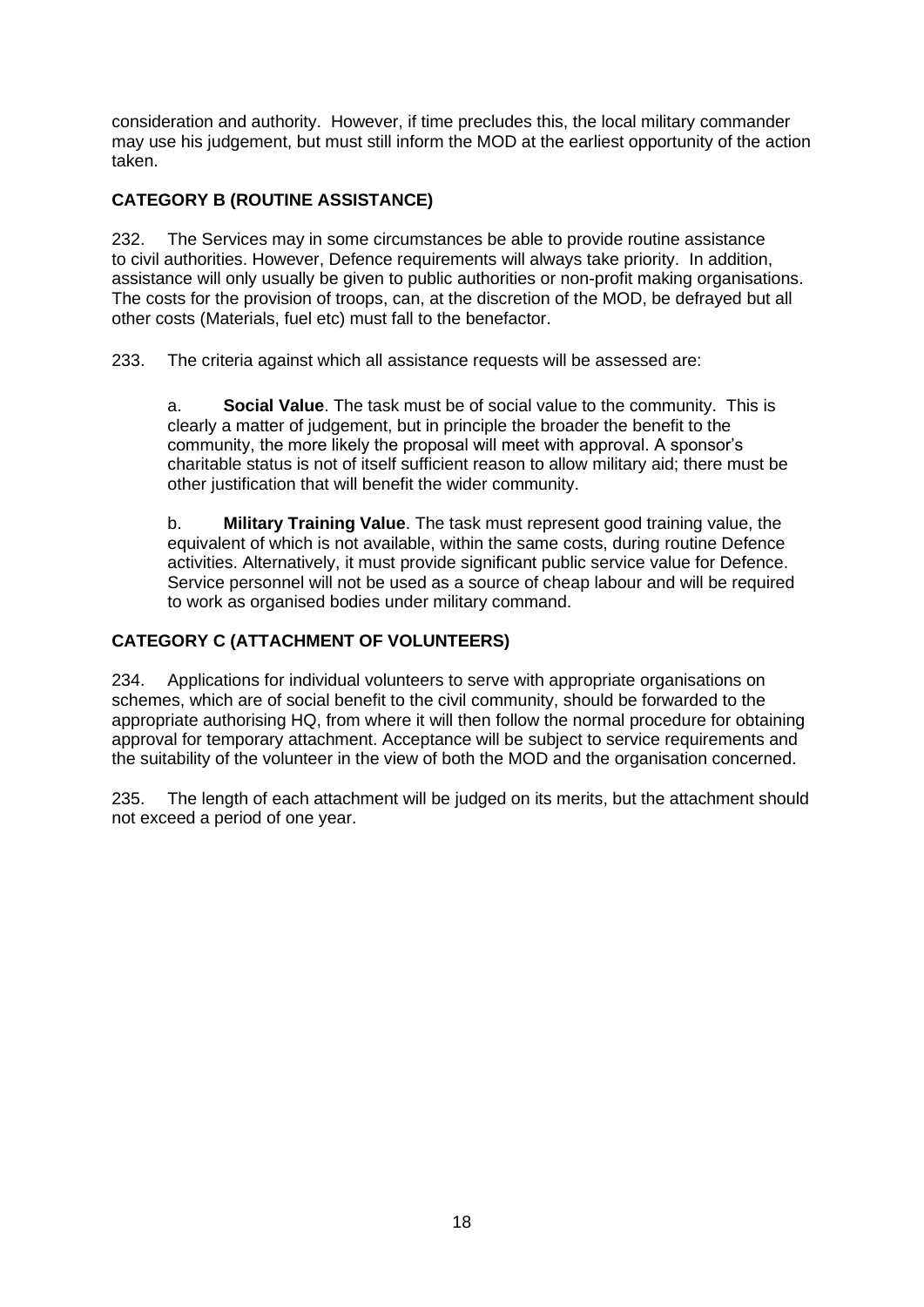#### **RULES OF ENGAGEMENTS**

1. The agreed rules of engagement for any MACP operation are outlined below and are known as the 'Green Card'. This forms the basis for MACP operations and may only be adjusted with Ministerial approval. The ROE are to be briefed to all police and soldiers deployed on MACP operations. The baseline ROE is as follows:

#### **GREEN CARD 'A'**

#### **GUIDANCE FOR THE USE OF FIREARMS BY ARMED FORCES OF SIERRA LEONE**

**GENERAL GUIDANCE** These rules do not affect your general right to self defence:

- **Do not use more force than is necessary**.
- **Firearms must only be used as a last resort**.
- Take all possible precautions not to injure anyone other than your target.
- Your firearm must always be 'made safe'; that is no live round is to be carried in the breech, and in the case of automatic firearms the working parts are to be forward, unless you are ordered to make your firearm ready or you are about to fire.

#### **WARNING** - Warning before firing

a. A **warning** should, if practicable, be given before opening fire; it should be as loud as possible and must include an order to stop attacking and a statement that shots will be fired if the orders are not obeyed. For example:

#### **"I am armed; stop what you are doing and stay where you are or I will fire"**

("Me nar polis wit gun; lef watin u dae do now en tap ou sai u dae or ar go faya u") or words to that effect.

b. You may fire without warning in circumstances where the giving of a warning, or any delay in firing, could lead to the death or serious injury to a person whom it is your duty to protect, or to yourself, or to another member of the public or security forces.

**OPENING FIRE** – If you are to open fire you are to:

- a. First fire one or two warning shots in the air if practicable.
- b. Fire only aimed single shots to stop the crime.
- c. Fire no more rounds than necessary.

You may open fire against an armed criminal and persons if:

a. (i) He is **using** or is **about to use** a firearm or any other weapon, or exploding an explosive device, and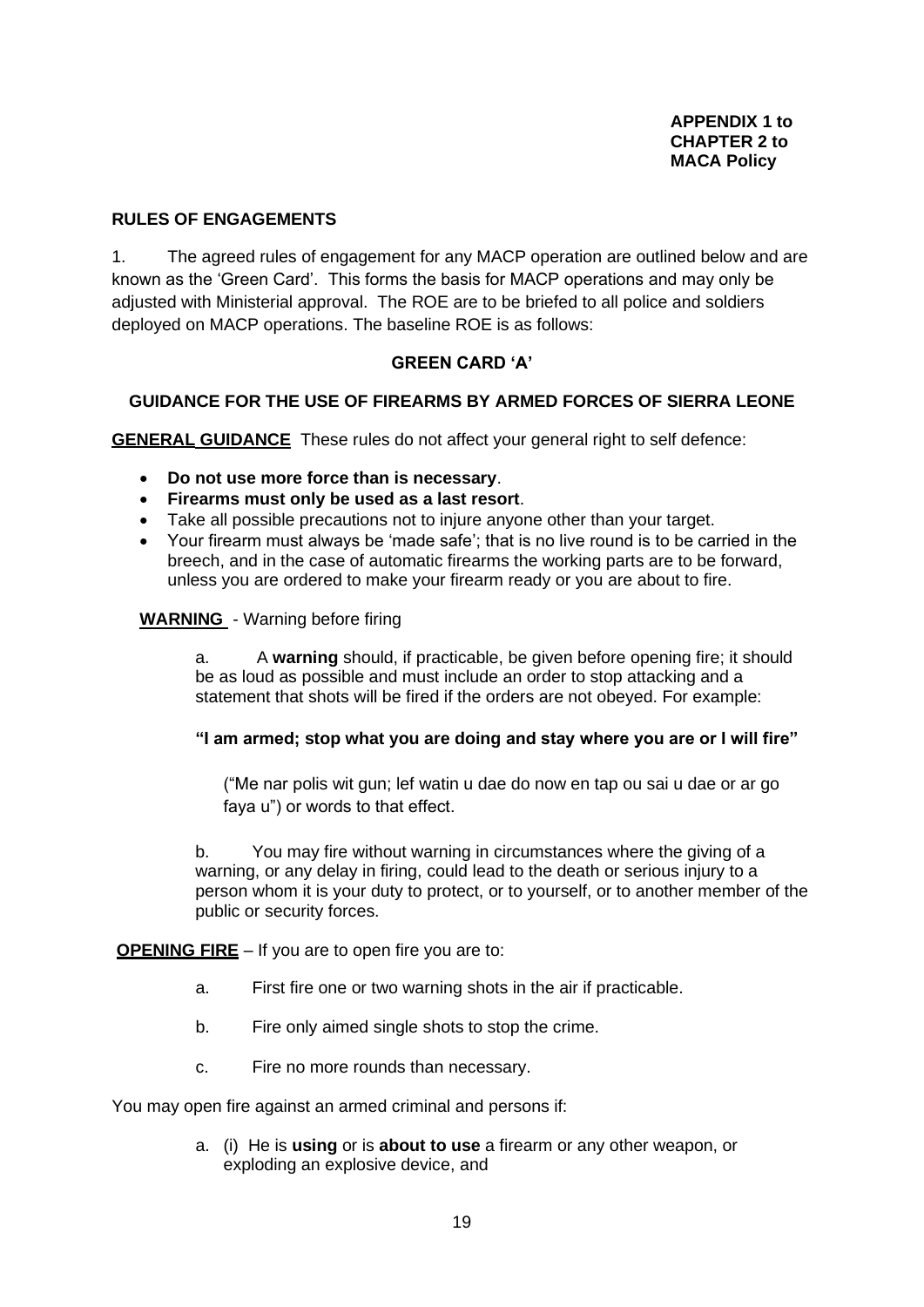(ii) There is danger that you or any member of the security forces, or a person whom it is your duty to protect, may be killed or seriously injured.

b. (i) He (or another armed criminal or person with whom he is operating) is holding a hostage captive under threat to kill the hostage, and

 (ii) There is an immediate danger that the armed criminal(s) or person(s) will carry out or participate in carrying out the threat and there is no other way of ending the danger to the hostage.

c. He is in the course of **placing an explosive charge** in or near any vehicle, aircraft, ship, building or installation which, if exploded, would endanger the life or cause serious injury to you or another member of the security forces, or any person whom it is your duty to protect, **and there is no other way to protect those in danger.**

d. He has **killed** or taken part in the killing or attempted killing of any person, or has held any **hostage** captive under threat of death, and does not surrender when called upon to do so, but only if you have reason to think that he is in possession of a firearm, and if there is no other way of effecting his arrest.

#### **NOTE:**

1. Firearm includes a grenade or any other form of hand held explosive device.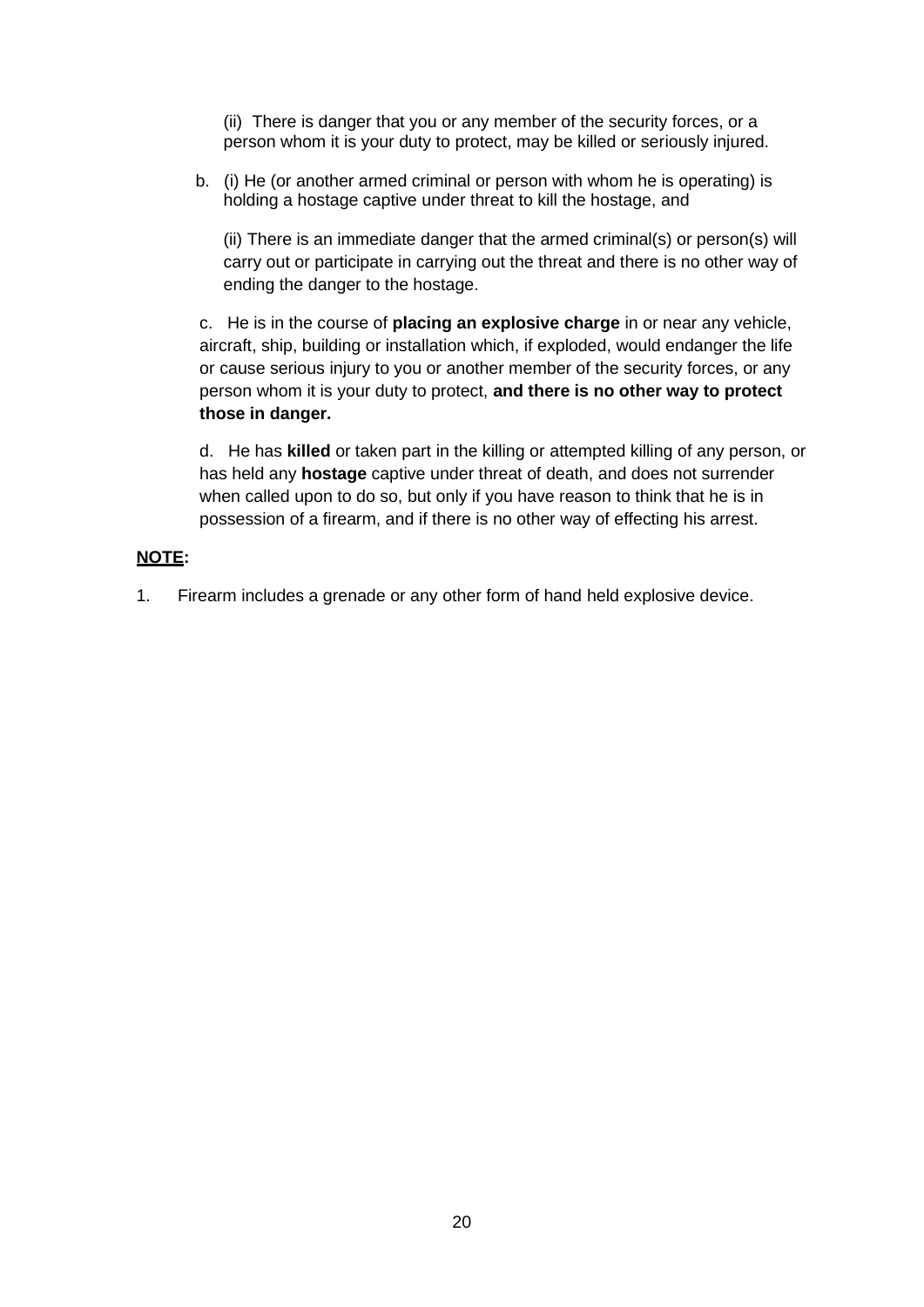## **CHAPTER 3 – COMMAND AND CONTROL**

## **Military Support Request Considerations**

301. The command and planning structure outlined in Para 501 is responsible for identifying the most appropriate capabilities required in order to achieve the desired effect or outcome. When considering requests for military assistance, civilian authorities and organisations should identify the desired effect or outcome. Whilst effects based terminology may not be readily appreciated across the civil authorities, the identification of an effect or desired outcome gives a request substance and, depending on the situation, availability of appropriate military assets and agreement by NSC and MOD, justifies the provision of appropriate Armed Forces support. It is, therefore, essential that Provincial, District and Chiefdom Security Committees (PROSEC, DISEC, CHISEC) provide the civil authorities with the effects required in the formulation of support requests.

#### **Suitability of Armed Forces Support**

302. When considering military assistance, it is important to bear in mind both the qualitative and the quantitative characteristics of the Armed Forces:

a. The Armed Forces are relatively small when compared to the numbers of personnel in the emergency services and local authorities.

b. The skills, the equipment, and the capabilities of the Armed Forces are designed for military use and focused on expeditionary operations. Both the applicability and the public impact of deploying military capabilities, skills and equipment should be taken into account when undertaking operations in Sierra Leone. Using Armed Forces personnel to undertake civil tasks may damage their ability to prepare for the tasks they are regularly asked to perform in the course of their normal duties.

c. The Armed Forces are not designed to provide an emergency response service.

d. The Armed Forces do not have a monopoly of equipment suitable for use in emergencies. Some relevant specialist skills and equipment within the Armed Forces often have civil counterparts and equivalents more suited to the civil environment.

## **Legal Considerations**

303. **General**. All operations must be conducted within both civil and military law. Failure to comply with this principle may result in criminal and/or civil law proceedings being brought against individuals, or the MOD. Unlike the Police and some other civil agencies, members of the Armed Forces have no powers over and above those of the ordinary citizens. They have the same personal duty as anyone else to abide by the law at all times.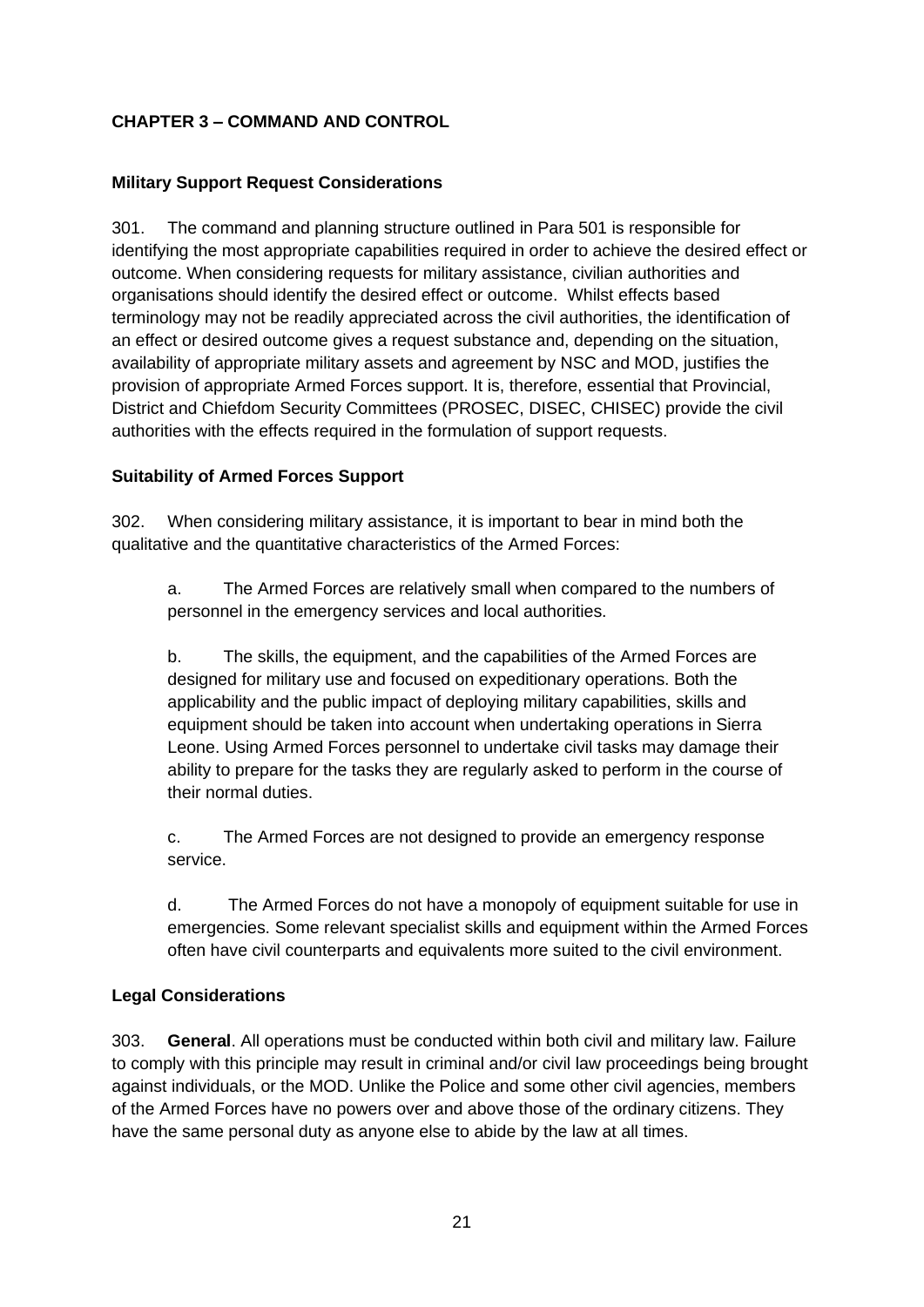## 304. **Primary Legislation**. The use of the Armed Forces is governed by:

- a. The Constitution of Sierra Leone 1991.
- b. National Security and Central Intelligence Act 2002.
- c. Police Act of 1964.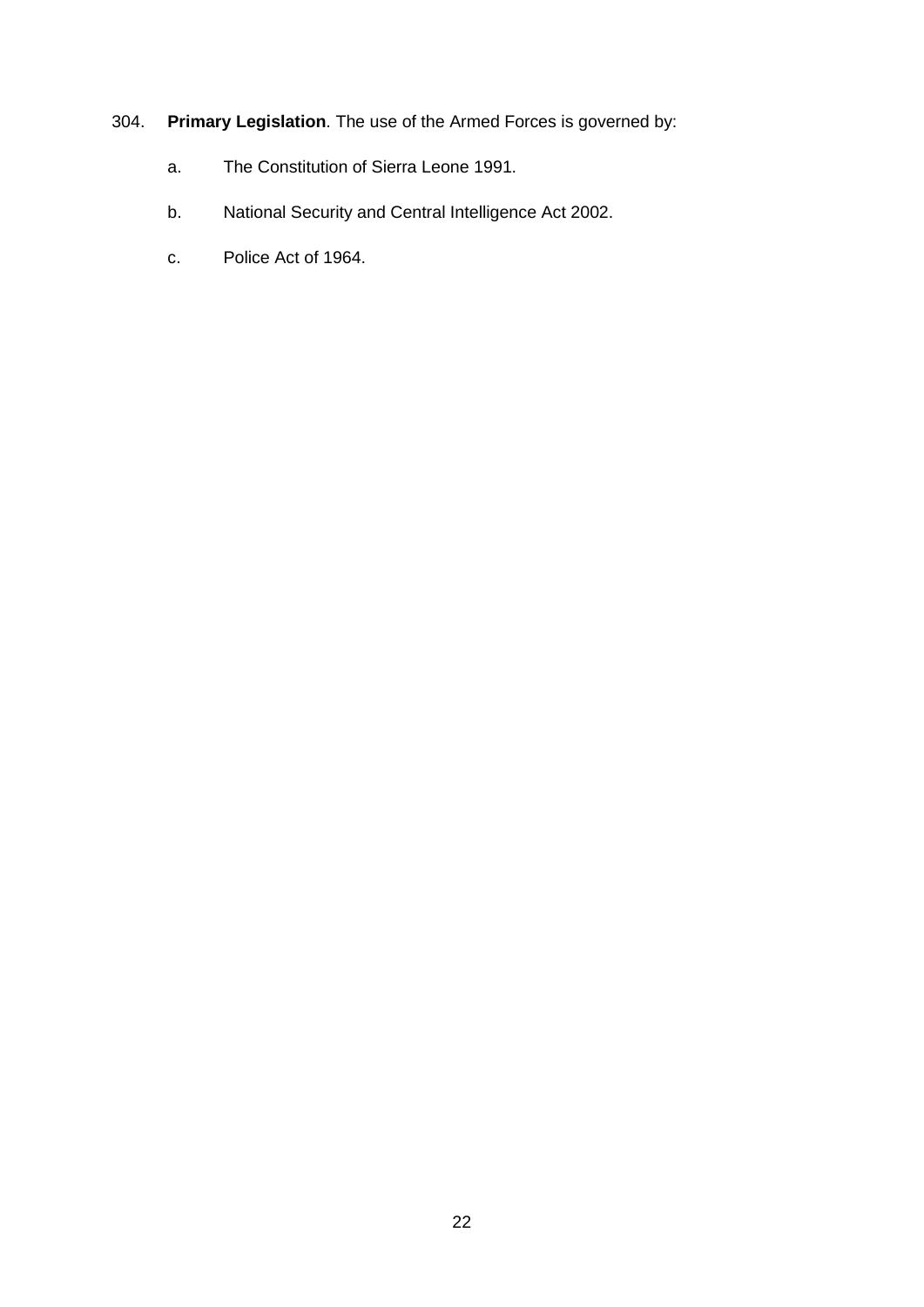## **CHAPTER 4 - FUNDING ARRANGEMENTS FOR MILITARY AID TO THE CIVIL AUTHORITIES**

## **General**

401. MACA activity is, with a few specific exceptions<sup>11</sup>, not funded within the Ministry of Defence (MOD) budget and is, therefore, conducted on a repayment basis. The NSCCG shall provide from government funds and manage centrally a separate budget requirement for all MACA tasks. Costs for emergency MACA tasks will be defrayed under one of the following categories:

a. There are 3 main charging levels that can be used:

i. **Full Costs**. These cover all costs, both direct and indirect, incurred in providing the assistance, and will include basic pay and allowances of the individuals involved in incurring the costs personnel involved.

ii. **Marginal Costs**. This involves the recovery of costs that would not otherwise have been incurred by the MOD. Marginal costs may be applicable when a task undertaken on behalf of the civil authorities<sup>12</sup> is also considered to be of direct benefit to MOD, or can be combined with a task or activity that the MOD would undertake on its own behalf (for example when a MACA task provides training for the Armed Forces in defence-related tasks).

iii. **Waived Costs**. No costs are charged to the Civil Authority in situations where life is at risk or in exceptional other circumstances. The decision to waive costs would normally be taken centrally, by the NSC and directed at the time of tasking. Many MACP tasks will fall into this area.

402. **Financial Principles**. There are 4 financial principles governing military assistance:

a. Defence funds are granted for Defence purposes. Where work is done by the Armed Forces for other purposes, the MOD is required to secure reimbursement for the costs incurred.

b. Defence assistance must be safeguarded against risks through appropriate insurance and indemnity arrangements.

c. Service personnel must not be used as cheap labour or in competition with commercial firms.

d. The basis of any financial charge may vary according to the nature of the assistance to which it relates. Adherence to the charging levels at paragraph 401 generally requires the MOD to recover the full costs of assistance provided to any

<sup>&</sup>lt;sup>11</sup> Military Standing commitments (Para 4).

<sup>12</sup> Certain MACC (Cat A & B) may fall into this area.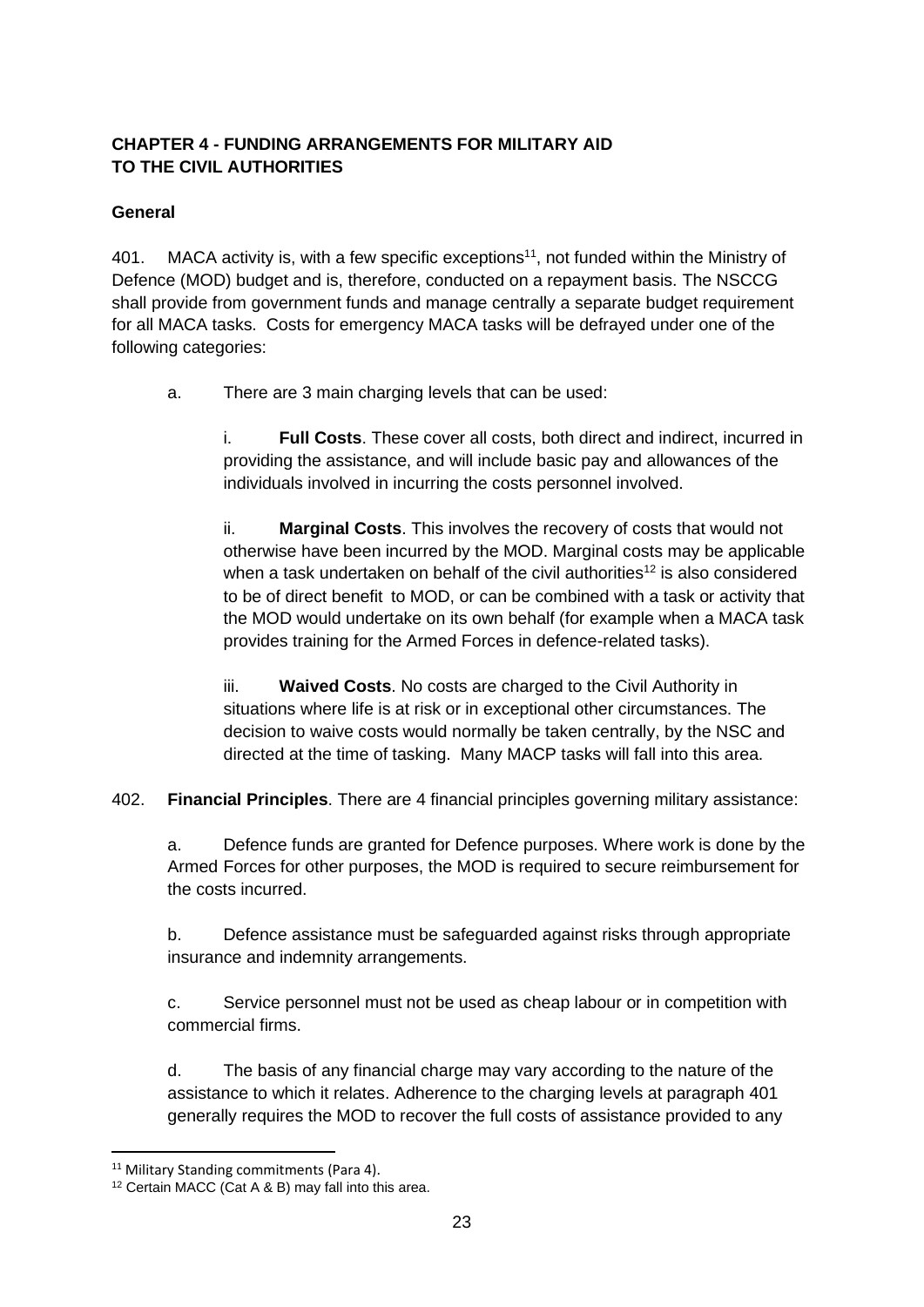outside body. Charging full costs avoids subsidising non-defence tasks. It also acts as a useful mechanism to limit the amount of assistance requested to the minimum necessary. However, where there is imminent danger to life (MACC C Cat A), or certain MACP operations, charges are waived.

403. **Charging Policy**. The charging policy may change from one of the charging levels to another during an operation. For instance, marginal costs may be charged in the early stages of an operation, but the charges may increase to full-costs, where the period of assistance becomes extended and starts to cause detriment to MOD's primary responsibilities. Full costs are also likely to be recovered where:

a. There are extended or repeated calls for the same MOD support. Support for annual events will, for instance, be charged at full costs. Regular use of the same MOD resources is likely to attract full costs, even if they are being used by different civil authorities.

b. The civil authorities are capable of making alternative arrangements (for instance through mutual aid), but have not done so.

c. The civil authority itself charges for the service they are providing (through the military), or have an additional budget allocation for the overall task.

## **Approval and Cost Recovery – Responsibility and Procedures**

404. Provision of MAGD and MACP support requires Ministerial approval through the NSC. The NSC can decide to reduce or waive costs should they regard it as being in the national interest<sup>13</sup> to do so. The decision on the level of cost recovery is made on a case-bycase basis, taking into account the factors outlined above.

<sup>&</sup>lt;sup>13</sup> MOD will not waive costs on grounds of national security. Those aspects of national security for which the MOD has responsibility are funded within the Defence budget. A MACA request might be related to national security, but would by definition fall within the responsibilities, and therefore the budget, of the requesting Department or agency. Whilst the MOD may decide that the provision of Armed Forces' support can be agreed on grounds of national security, it should not be taken as an indication that costs will be waived in whole or in part. The circumstances under which it is in the national interest to waive costs are liable to vary, and the decision rests entirely with MOD Ministers. It is the general rule that the national interest is best served by ensuring that the Defence budget is spent on Defence.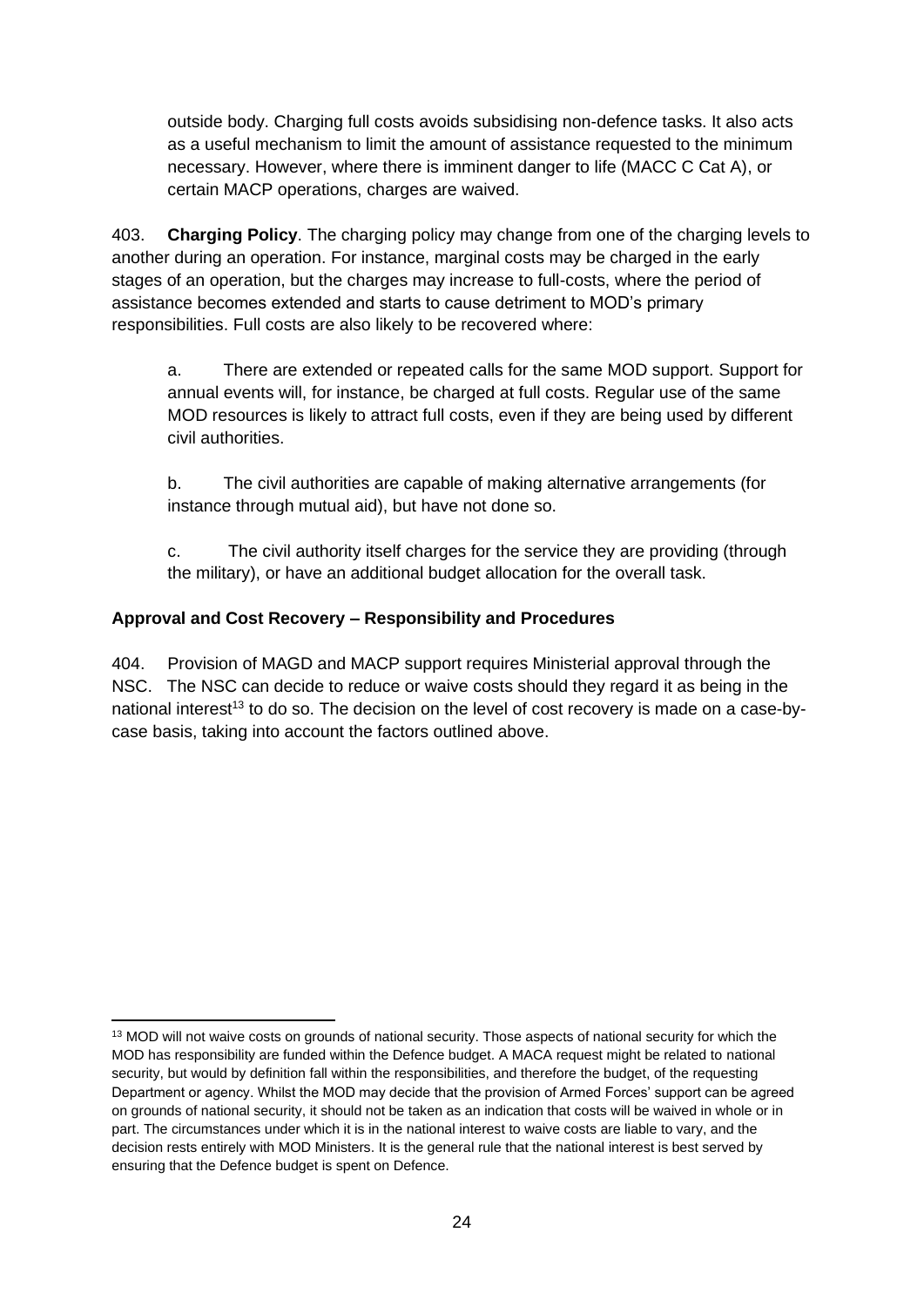## **CHAPTER 5 – OPERATIONAL MANGMENT OF A MACA TASK**

#### **The Decision making Process**

501. The decision-making process is layered to ensure that decisions are made and actions undertaken by the most appropriate level of command. These levels are as follows:

> a. **Strategic Level.** The NSC and the NSCCG are the strategic level planners. These organisations formulate policy and provide broad direction. During a period of heightened tension these 2 organisations become known as **PLATINUM**.

 b. **Operational Planning and Coordination Level.** The JCC conducts operational planning and prepares contingency plans, orders/instructions and coordinates operations to implement NSC/NSCCG directions. The JIC coordinates intelligence gathering at the operational level. When coordinating a major operation or major incident the JCC/JIC combination becomes known as **GOLD**.

c. **Regional Command Level (ICC/Brigade HQ/PREOSEC**). The incident Command Centres (ICCs) are joint SLP/RSLAF organisations brought together to deal with major security operations and major incidents with the Provincial Security Coordinator, ONS in attendance. Membership could include other PROSEC members if appropriate. ICCs provide regional level planning command and implementation of orders/directions from the JCC. These organizations also provide regional 12 for their own use as well as passing this 12 to the JIC. When commanding a regional security operation or major incident the ICC becomes known as **SILVER**.

d. **District/Divisional Control Level (FCP/Battalion (DISEC)**. The Forward Control Point (FCP) is a Police led mobile tactical control headquarters operating on the ground to control the assets deployed to the operation or incident. This is the only level that moves in order to be close enough to the incident to see what is happening but not get involved. When deployed it is known as **BRONZE**.